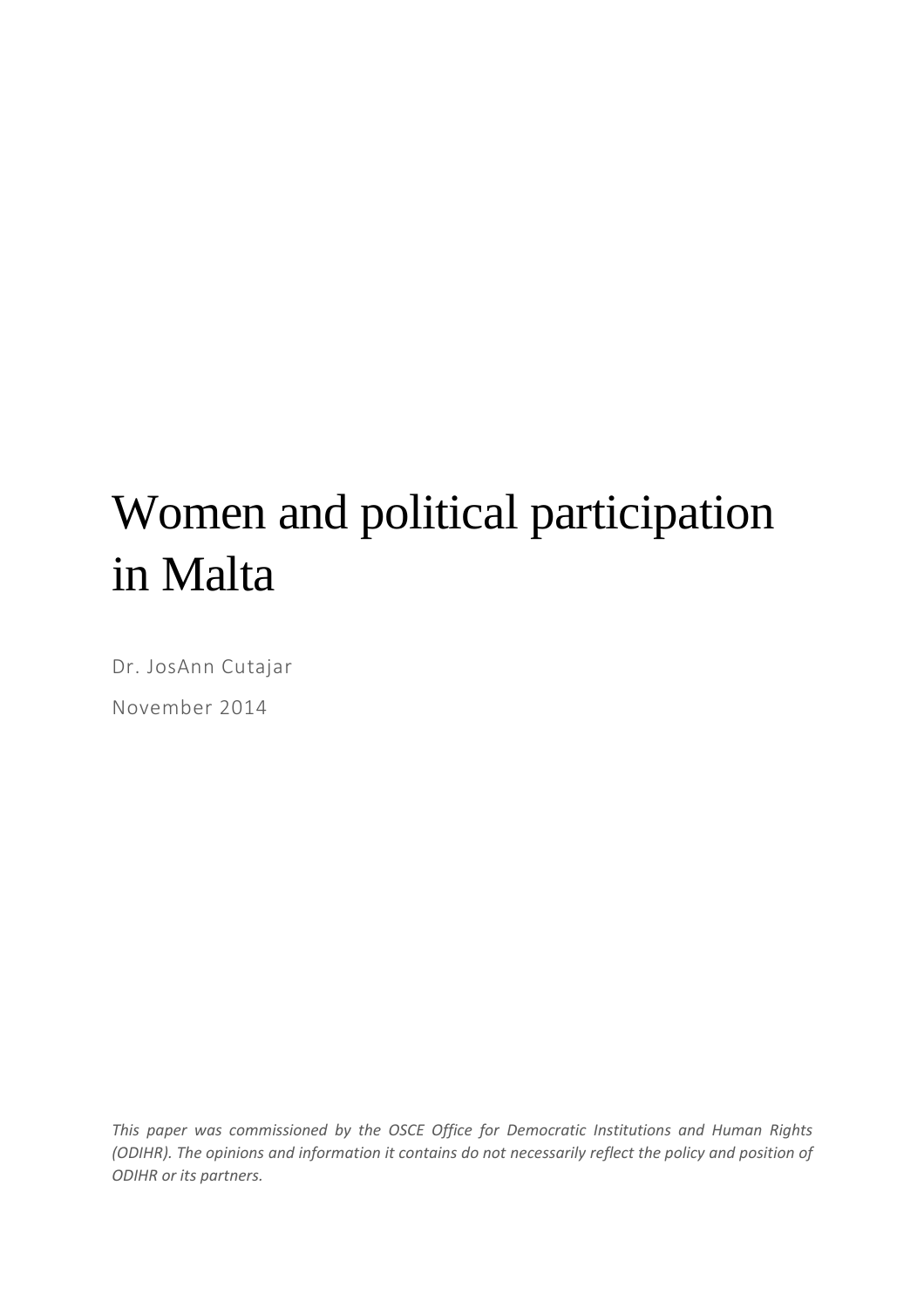## **Introduction**

The Prime Minister of Malta acknowledged in January of 2014 that Malta has not achieved parity between women and men in politics (Dalli, 2014). This is because in 2014, 9 out of the 70 members forming the Maltese parliament (incorporating the speaker), that is 13% of the members were female (European Commission, Justice, 2014a). Schiavone (2013) underlines that Malta ranked lowest among the EU 27 member states in 2013 in relation to women's representation in parliament. In 2014, only Hungary had a worse track record than Malta among the EU 28 (European Commission, Justice, 2014a). Among the 57 OSCE participating States, Malta has the eighth lowest representation of women in parliament (Inter-Parliamentary Union, 2014).

Maltese women do better in local council elections. In 2013, 21 % of those elected as local councillors were women (European Commission, Justice, 2013). Maltese women were more likely to be elected in local council elections rather than at national level in 2014 and in the years before this. At the same time one should point out that in the same year only 9% of the mayors were female (6 out of 62 mayors).

On the other hand, 4 (67%) out of the 6 MEPs elected in 2013 were female (European Commission, Justice, 2014b). Malta can also boast of having a female President, the only female president in the EU member states apart from Lithuania. Ms. Coleiro Preca was appointed president on 4 April 2014 (European Commission, Justice, 2014c). When she became president, Malta lost one of the two women who were in charge of a ministry at cabinet level. As things stand, in 2014 Malta had a female president, a male prime minister, and one female out of 15 ministers which adds up to 7% of all ministers (European Commission, Justice, 2014d).

The Organization for Security and Co-operation in Europe (OSCE, 2009) Ministerial Council's Decision 7/09 on Women's Participation in Political and Public Life underlines that participating States need to take effective measures to ensure women's equal participation and representation at all levels of life. This is because the OSCE believes that the promotion of equality between men and women and the protection of human rights "are essential to peace, sustainable democracy, economic development and therefore to security and stability in the OSCE region" (OSCE, 14/04, p. 1).

The objective of this paper is to outline the level of political participation of Maltese women in local councils, national and European parliaments. When the level of participation of women in these political structures falls drastically below that of Maltese men – as in the case of national elections - this paper sets out to delineate what obstacles might prevent women's representation at this level and what might need to be done to ensure that more women are elected. The paper takes into consideration the six possible areas of intervention proposed by the OSCE Office for Democratic Institutions and Human Rights (ODIHR) in the baseline study entitled "Gender equality in elected office: a six-step action plan" (Norris and Krook, 2011), namely constitutional rights, electoral system, legal quotas, party rules and recruitment procedures, capacity development and parliamentary reform.

The paper was presented at the Conference on "Women's Political Participation in Malta", organized by ODIHR, in partnership with the House of Representatives, the Commissioner for the Promotion of Equality, and the National Council of Women of Malta, on 3 November 2014 in Valletta. Conference recommendations are outlined in the last section of the paper.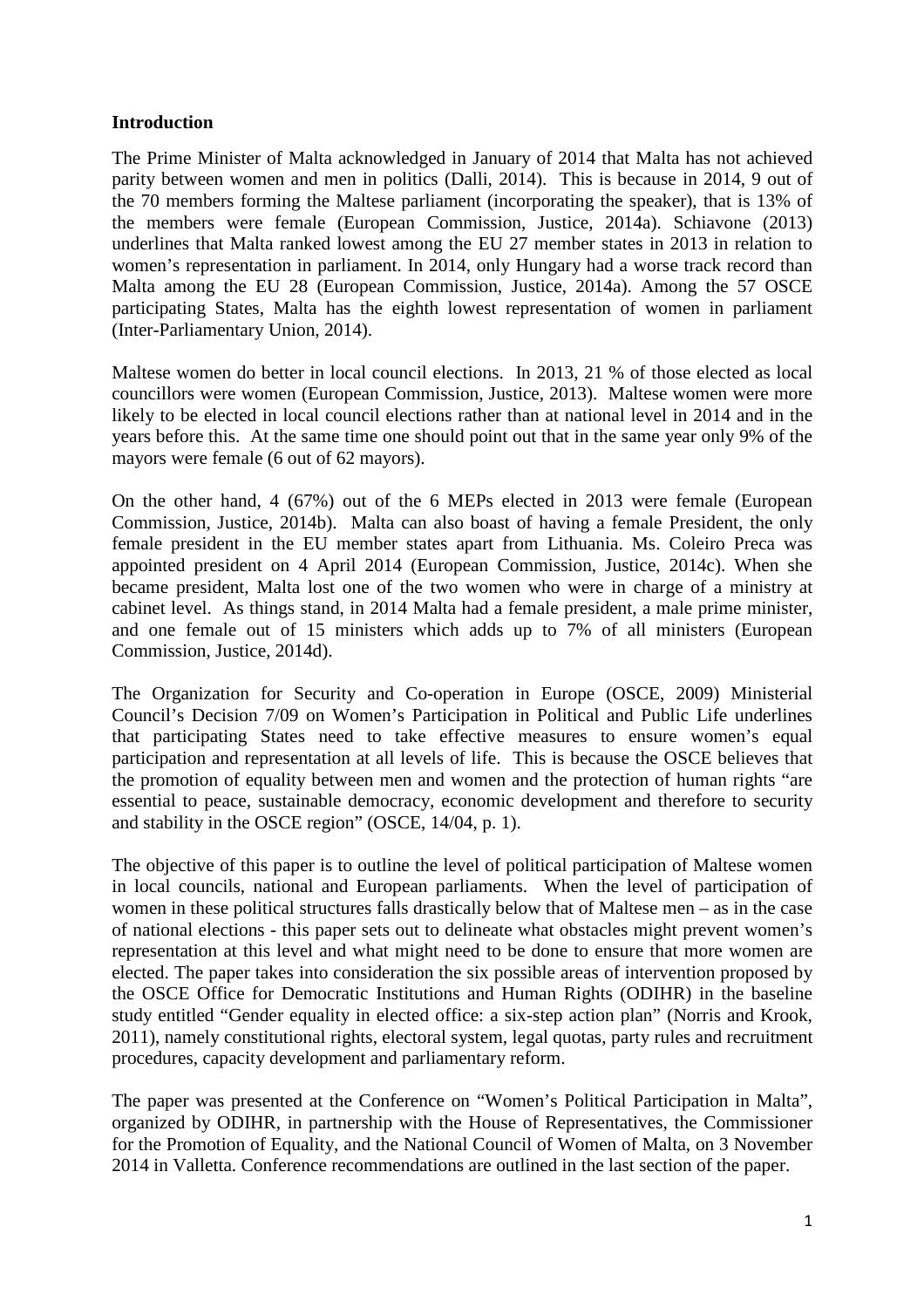# **History**

Maltese women were given the right to vote and the right to stand for elections in 1947 (Callus, 1992), two years after the end of World War II. Men of means had been given this right in 1921 when a limited form of self-rule was acceded to by the British government of the time (Frendo, 1988).

## **Women's political participation**

*General Elections 1947-2013* 

#### **Table 1 - Male and female candidates and their respective electoral success in general elections 1947-2013**

| Year | Male<br>Candidacies | Female<br>Candidacies | All<br>Winners | Male<br>Winners | Female<br>Winners | Male %<br>of seats | Female %<br>of seats | $%$ Male<br><b>Success</b> | $\frac{0}{0}$<br>Female<br><b>Success</b> |
|------|---------------------|-----------------------|----------------|-----------------|-------------------|--------------------|----------------------|----------------------------|-------------------------------------------|
| 1947 | 122                 | 2                     | 40             | 39              | $\mathcal{I}$     | 97.50              | 2.50                 | 31.97                      | 50.00                                     |
| 1950 | 180                 | $\tau$                | 40             | 37              | $\mathfrak{Z}$    | 92.50              | 7.50                 | 20.56                      | 42.86                                     |
| 1951 | 124                 | 6                     | 40             | 36              | $\overline{4}$    | 90.00              | 10.00                | 29.03                      | 66.67                                     |
| 1953 | 165                 | 7                     | 40             | 39              | 1                 | 97.50              | 2.50                 | 23.64                      | 14.29                                     |
| 1955 | 136                 | $\boldsymbol{7}$      | 40             | 39              | 1                 | 97.50              | 2.50                 | 28.68                      | 14.29                                     |
| 1962 | 293                 | 9                     | 50             | 48              | $\overline{c}$    | 96.00              | 4.00                 | 16.38                      | 22.22                                     |
| 1966 | 259                 | 5                     | 50             | 48              | 2                 | 96.00              | 4.00                 | 18.53                      | 40.00                                     |
| 1971 | 195                 | 4                     | 55             | 53              | $\overline{c}$    | 96.36              | 3.64                 | 27.18                      | 50.00                                     |
| 1976 | 219                 | 7                     | 65             | 63              | $\sqrt{2}$        | 96.92              | 3.08                 | 28.77                      | 28.57                                     |
| 1981 | 221                 | 10                    | 65             | 63              | 2                 | 96.92              | 3.08                 | 28.51                      | 20.00                                     |
| 1987 | 233                 | 9                     | 65             | 63              | $\overline{c}$    | 96.32              | 3.08                 | 27.04                      | 22.22                                     |
| 1992 | 238                 | 8                     | 65             | 64              | 1                 | 98.46              | 1.54                 | 26.89                      | 12.50                                     |
| 1996 | 233                 | 15                    | 65             | 61              | $\overline{4}$    | 93.85              | 6.15                 | 26.18                      | 26.67                                     |
| 1998 | 260                 | 24                    | 65             | 59              | 6                 | 90.77              | 9.23                 | 22.69                      | 25.00                                     |
| 2003 | 224                 | 23                    | 65             | 59              | 6                 | 90.77              | 9.23                 | 26.34                      | 26.09                                     |
| 2008 | 240                 | 19                    | 65             | 60              | 5                 | 92.31              | 7.69                 | 25.00                      | 26.32                                     |
| 2013 | 227                 | 40                    | 65             | 60              | 5                 | 92.30              | 7.70                 | 26.43                      | 12.50                                     |

*Note: Does not include winners of casual elections or those or those chosen for "bonus" seats.* 

Sources: University of Malta (2014a).

Less women than men participated in and were elected in the Maltese national elections which took place between 1947 and 2013. The best record attained by women was in 1951 when in spite of the fact that female candidates represented 6.2 percent of all candidates, they managed to win only 10 percent of all seats (see Table 1, Female % of seats column). Table 1 does not include winners of casual or bonus seats, which therefore explains the reason why the percentage rate is lower. In 1951, the percentage of women in parliament was so high because of Mabel Strickland, who was the leader of the Constitutional Party, and was also the owner of The Times of Malta, one of the most popular English language newspapers in Malta. She used the media to persuade the electorate to vote for her and other female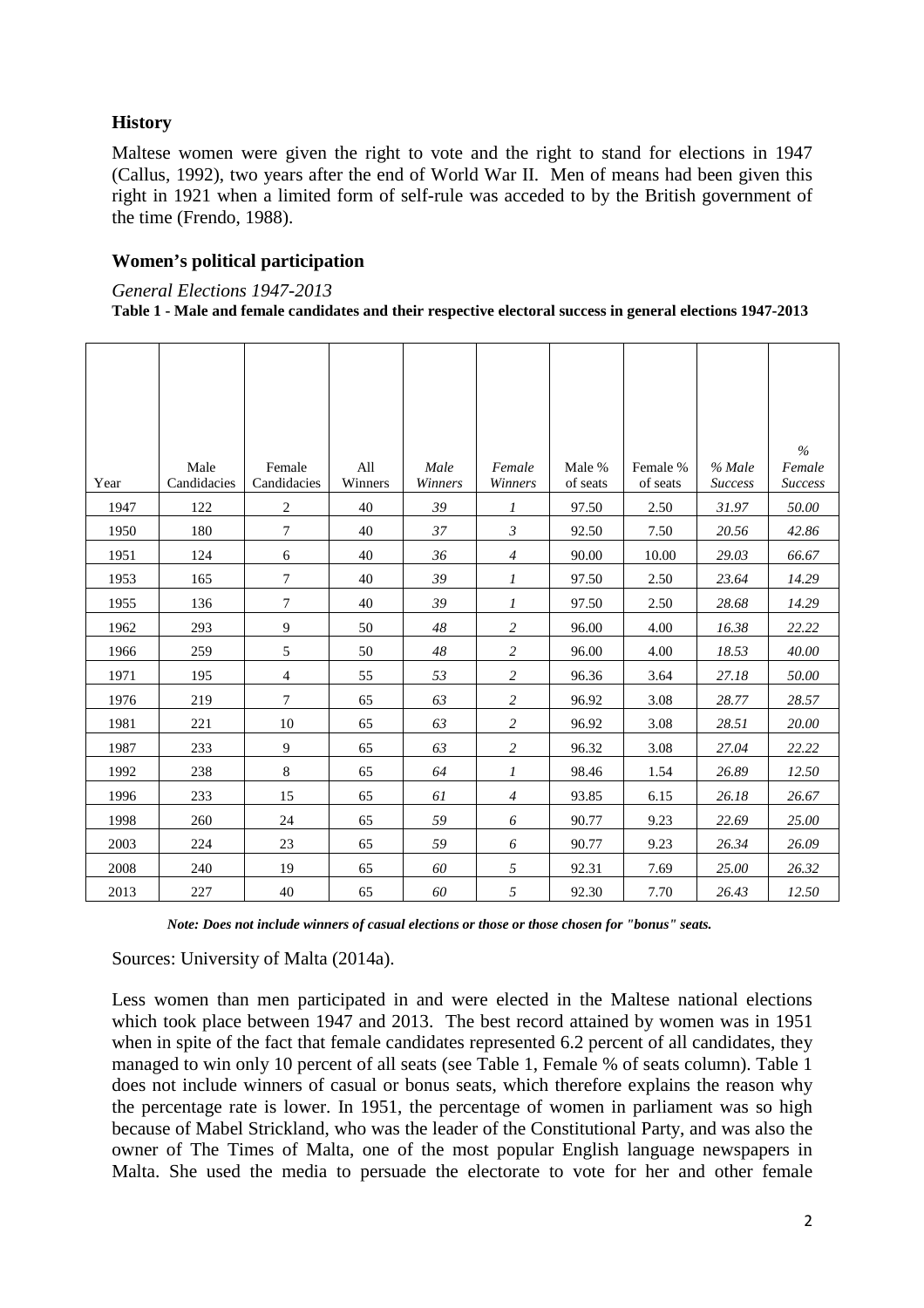candidates who formed part of this party, namely Celia de Trafford Strickland (Laiviera, 2004; Cutajar, 2011).

The columns devoted to male and female candidacies in Table 1 also illustrate the huge discrepancy between the percentage of men who contest Maltese general elections, and the low number of women who do so. More men win on the whole because more men candidates contest Maltese general elections. In fact the number of men elected in these elections never fell below 90 percent between 1947 and 2013 as Table 1 demonstrates. Lane (1995) however concludes that on average, Maltese women have the same chances of being elected as men once nominated.

The columns entitled male and female success in Table 1 also demonstrate that in the elections which took place between 1947 and 1981 with a repeat in 1998 and 2008, Maltese women who contested national elections were more likely than men to be elected. Lane (1995) sustains that although more men contest elections, a lower proportion of them win when one compares this with the percentage of women who contest the said elections with the percentage of women who win seats. The number of male individuals who win elections is by far exceeded by the number of men who do not. Lane (1995) concludes that on average, Maltese women have the same chances, albeit lower, of being elected when one studies aggregate data.

According to data found on the University of Malta's website (2014b), 96 female candidates took part in these elections. Of the 96, 55.2% of female candidates tended to be neophytes. Only a few (12 women) contested general elections more than 3 times in the period between 1947 and 2013. Statistics demonstrate that it is more difficult for women to win general elections if they are neophytes. In fact, a good proportion of neophyte female legislators get elected through by-elections (Cutajar, 2011).

Table 2 demonstrates that the majority of legislators, especially those elected from 1966 onwards, were more likely to be incumbents and resurgents (those who re-entered the political fray after a break), rather than neophytes. From 1996 onwards, candidates with previous legislative experience formed up to three quarters of the legislative membership, hence decreasing the electoral success for newcomers. Lane (1995) sustains that incumbency is strongly related to electoral success since candidates who have already spent a number of years in politics would have accrued the necessary political skills and acumen to help them consolidate their position in the political sphere (Miguel, 2008). Lane notes that according to aggregate data there were more male than female incumbents, something also noted by Schiavone (2013).

| Table 2 - Returning Members' Share of Legislative Seats |  |  |
|---------------------------------------------------------|--|--|
|                                                         |  |  |

|      | Size of<br>Legislature | Incumbents | Resurgents <sup>1</sup> | Neophytes | Percent<br>Neophytes |
|------|------------------------|------------|-------------------------|-----------|----------------------|
| 1924 | ے ر                    |            |                         |           | 40.63                |

<sup>1</sup> 'Resurgents' are indivduals who served in another legislature.

l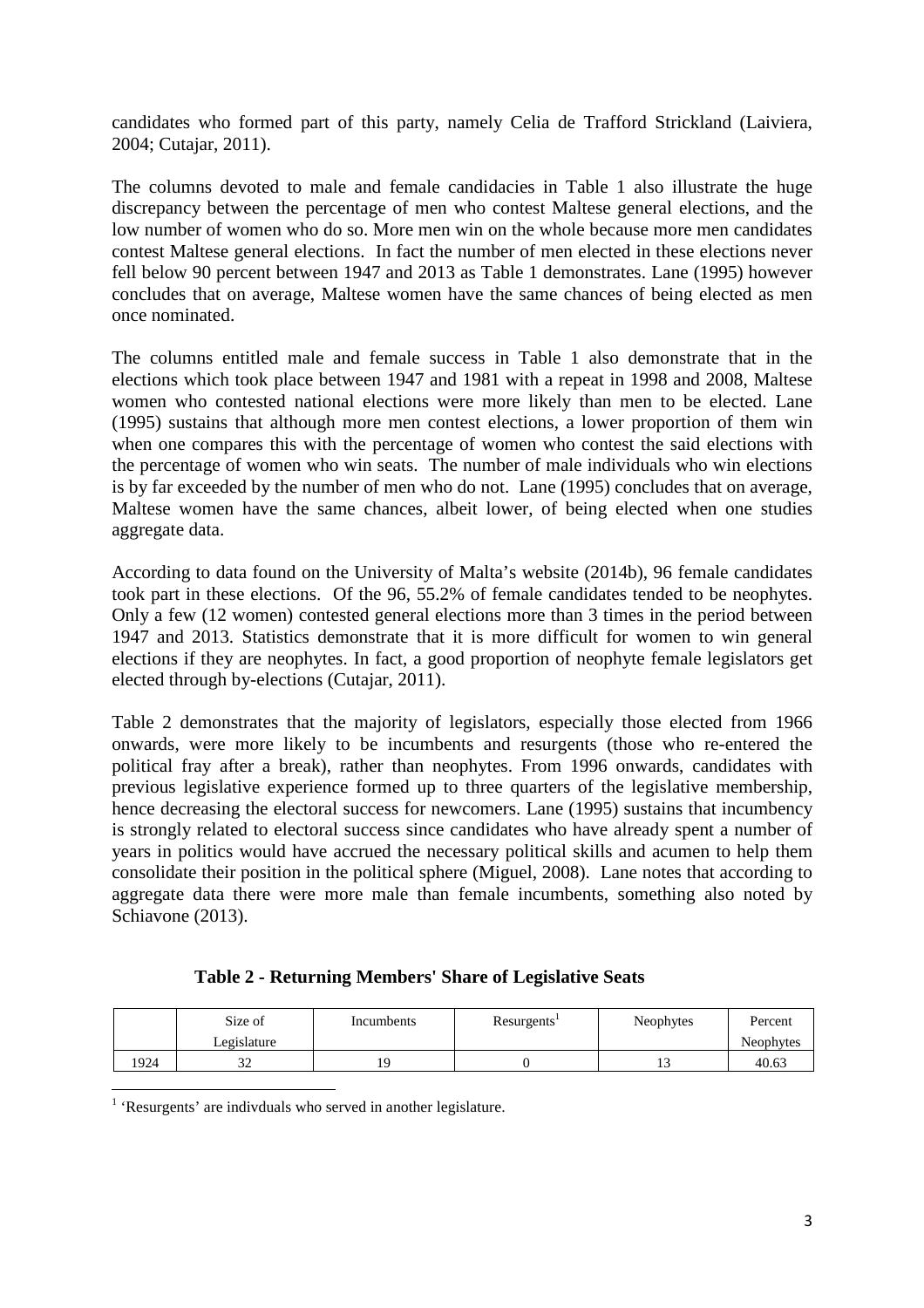| 1927 | 32     | 19           | $\overline{\mathbf{c}}$ | 11             | 34.38 |
|------|--------|--------------|-------------------------|----------------|-------|
| 1932 | 32     | 23           | $\mathbf{1}$            | $\,$ 8 $\,$    | 25.00 |
| 1939 | $10\,$ | 6            | $\boldsymbol{0}$        | $\overline{4}$ | 40.00 |
| 1945 | $10\,$ | $\mathbf{1}$ | $\mathbf{1}$            | $\,8\,$        | 80.00 |
| 1947 | 40     | 9            | 4                       | 27             | 67.50 |
| 1950 | 40     | 21           | $\boldsymbol{0}$        | 19             | 47.50 |
| 1951 | 40     | 26           | $\sqrt{2}$              | 12             | 30.00 |
| 1953 | 40     | 27           | $\sqrt{2}$              | 11             | 27.50 |
| 1955 | 40     | 32           | $\boldsymbol{0}$        | $\,8\,$        | 20.00 |
| 1962 | 50     | $21\,$       | 3                       | $26\,$         | 52.00 |
| 1966 | 50     | 31           | 3                       | 16             | 32.00 |
| 1971 | 55     | $41\,$       | 3                       | 11             | 20.00 |
| 1976 | 65     | 44           | $\mathbf{1}$            | $20\,$         | 30.77 |
| 1981 | 65     | 52           | $\mathbf{1}$            | 12             | 18.46 |
| 1987 | 69     | 47           | $\boldsymbol{0}$        | $22\,$         | 31.88 |
| 1992 | 65     | 50           | $\boldsymbol{0}$        | 15             | 23.08 |
| 1996 | 69     | 44           | $\boldsymbol{0}$        | $25\,$         | 36.23 |
| 1998 | 65     | 54           | $\overline{c}$          | 9              | 13.85 |
| 2003 | 65     | 52           | 3                       | $10\,$         | 15.38 |
| 2008 | 69     | 55           | $\boldsymbol{0}$        | 14             | 20.29 |

Source: Cutajar, 2011, p. 409.

Lane (1995) sustains that on the whole, when there is a critical mass of female candidates, more women are elected. He noted an inverse relationship between the size of the candidate lists and the magnitude of female representation. He was proven right during local council and European parliamentary elections where the percentage of women contesting in these elections never fell below 16 percent of all candidates. Miguel (2008) does not agree with this premise noting that when a number of women are fielded during elections, the higher number of female candidates pulverise votes for women's overall chance of winning elections. This might have been the case in 2013 when the higher number of women who contested the local elections did not translate into more women being elected.

#### *Local council elections*

#### **Table3 - Women's percentage share of candidacies and seats in local council elections, 1993-2013**

|                    | % Candidacies | % Seats |  |  |  |  |
|--------------------|---------------|---------|--|--|--|--|
| Round 1            | 16.00         | 13.15   |  |  |  |  |
| Round 2            | 16.89         | 17.10   |  |  |  |  |
| Round 3            | 21.58         | 20.28   |  |  |  |  |
| Round 4            | 19.60         | 17.17   |  |  |  |  |
| Round 5            | 20.16         | 18.27   |  |  |  |  |
| Round 6            | 19.95         | 18.34   |  |  |  |  |
| Round <sub>7</sub> | 23.74         | 23.55   |  |  |  |  |
|                    |               |         |  |  |  |  |

Source: University of Malta (2014c).

More women are fielded by the main Maltese political parties during local council elections. Cutajar (2011) notes that the percentage of women contesting national elections never surpassed 10 percent of all candidates, in the time period of 1947 to 2008. Since more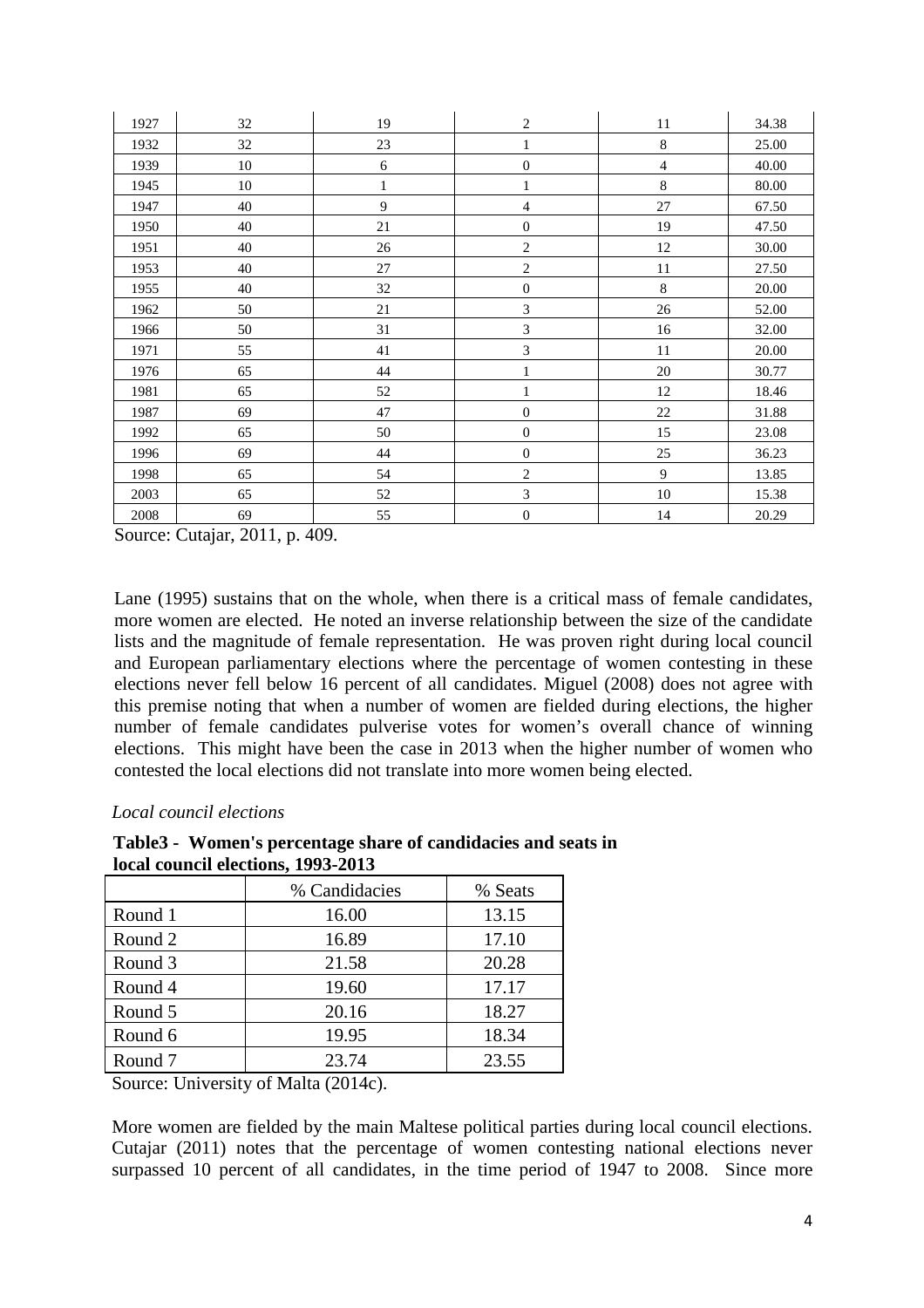women participate in local elections, they are more likely to win seats. Female councillors were however less likely to become mayors as noted above.

Lane (1995) believes that local councils are used by successful candidates as a stepping stone into national politics. In Malta, male rather than female local councillors are more likely to resort to this (Cutajar, 2011).

#### *European Parliamentary elections*

|           | $1$ able $\tau$ = Women $S$ and men $S$ participation in Mattese European elections, $200\tau$ - $201\tau$ |            |                |         |         |  |  |
|-----------|------------------------------------------------------------------------------------------------------------|------------|----------------|---------|---------|--|--|
| Elections | Male                                                                                                       | Female     | Female<br>$\%$ | Male    | Female  |  |  |
|           | candidates                                                                                                 | candidates | candidates     | winners | winners |  |  |
| 2004      |                                                                                                            |            |                |         |         |  |  |
| 2009      |                                                                                                            |            | 23.5           |         |         |  |  |
| 2014      |                                                                                                            |            | 25.0           |         |         |  |  |

# **Table 4 – Women's and men's participation in Maltese European elections, 2004-2014**

Source: Data derived from University of Malta (2014e).

The percentage of Maltese female candidates who participated in the European parliamentary elections in 2009 and 2014 was higher than the number of female candidates who contest national elections. Initially, their electoral success was however dismal, in this case disproving Lane's observation that with a wider slate of women, more women would be elected.

Two of the female candidates elected in 2014 had acted as MEPs in 2013 for a short while. They were given the chance to prove themselves in 2013 when three of the male MEPs had to resign to participate in national elections. Three women were elected in by-elections to replace them (Sansone, 2014). Astounding results were attained in 2014 when four out of the six MEPs to be elected were women. Two of the female MEPs were reinstated, and they were joined by two newcomers – Miriam Dalli and Theresa Cachia Commodini.

Sansone (2014) notes that the successful female candidates were specifically targeted since the candidates in question received a substantial number of number one preferences. The reporter stresses this to underline that the successful candidates did not benefit from donkey voting, when voters first select the preferred candidate and then go on to tick all boxes in alphabetical order.

When political commentators were asked why women were more successful at MEP elections in 2014, Carmen Sammut, one of those interviewed, noted that when political parties invested efforts into promoting their female candidates, these were more likely to be elected (Sansone, 2014). Sammut also underlined that Maltese political parties were in a better position to persuade more female candidates to contest MEP elections than national ones since EU structures are more gender and family friendly than the Maltese parliament.

Experience garnered at this level is also crucial for neophytes who want to successfully contest Maltese general elections. Cutajar (2011) notes that past MEP members used their experience at this level to successfully contest the leadership of Malta's main political parties. Others used this experience to successfully participate in general elections (Government of Malta, 2014, Hon. Edward Scicluna MP – Minister for Finance. Retrieved from http://www.parlament.mt/scicluna-edward)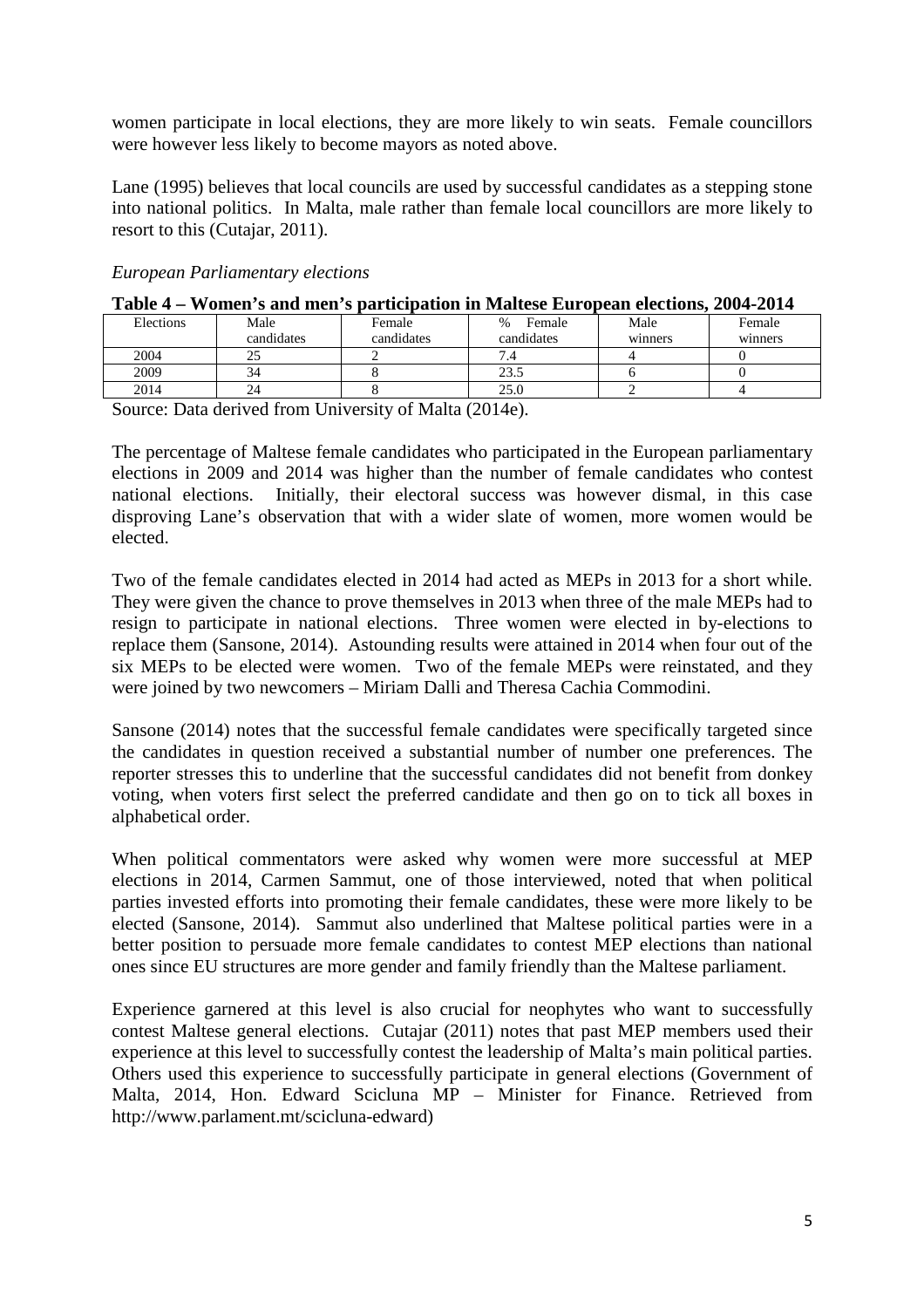## **Constitutional rights**

Briguglio (2009) maintains that legal impediments regarding the participation of women in politics have been removed. Chapter IV of the Constitution of Malta delineates the fundamental rights and freedoms of the individual under Maltese law. The Constitution of Malta guarantees equality between women and men, and protects against discrimination of gender. Article 45(3) (Government of Malta, p. 23) of the constitution underlines that

"'discriminatory' means affording different treatment to different persons attributable wholly or mainly to their respective descriptions by race, place of origin, political opinions, colour, creed, sex, sexual orientation or gender identity whereby persons of one such description are subjected to disabilities or restrictions to which persons of another such description are not made subject or are accorded privileges or advantages which are not accorded to persons of another such description".

This article promotes special measures to help accelerate de facto equality. Although Maltese legislation does not prevent the introduction of special measures – such as legal quotas - as a means to attain gender parity in the political field, Maltese political parties have been hesitant about doing so. As the male and female MEP candidates who took part in a seminar organized by the MCWO in 2014 emphasized, the political will to ensure gender parity in the political field seems to be missing (Piscopo, 2014).

The Malta Council of Women Organisations (MCWO, 2013) underlines that the directives and proposals made by a number of international entities pushed successive Maltese governments to introduce legislative changes which promoted gender equality in Malta. They cited the United Nations' Convention on the Elimination of all Forms of Violence against Women (CEDAW), which in 1991 Malta committed itself to implement and which bound the Maltese government to take measures to promote women's participation in decision making and leadership. The MCWO also mentioned the  $4<sup>th</sup>$  Beijing Conference, which in 1995 put more pressure on the Maltese government to implement CEDAW through the United Nations.

Malta became part of the European Union in 2004 (Terry, 2014). Before Malta could join the EU, a number of legislative changes were made. These included the Equality for Men and Women Act of 2003 (Government of Malta, 2007) and the Employment and Industrial Relations Act of 2002 (Government of Malta, 2012) among others. Prior to and after accession into the EU, Maltese governments had to respond positively to EU directives, whether or not gender equality was perceived as a priority by political leaders.

#### **Electoral system**

Terry (2014) maintains that the Maltese electoral system is similar to open-list proportional representative systems. The Maltese system incorporates the Single Transferable Vote (STV) which ensures that candidates promoted by a small party rarely get elected. In the 2013 national elections only, 1.8% of the votes were garnered by smaller parties or independent candidates.

During elections (national, EU, or local council ones), voters are presented with a list of candidates who are running under the flag of any of the Maltese political parties or as independents. Voters rank the candidates according to preference. Terry (2014) notes that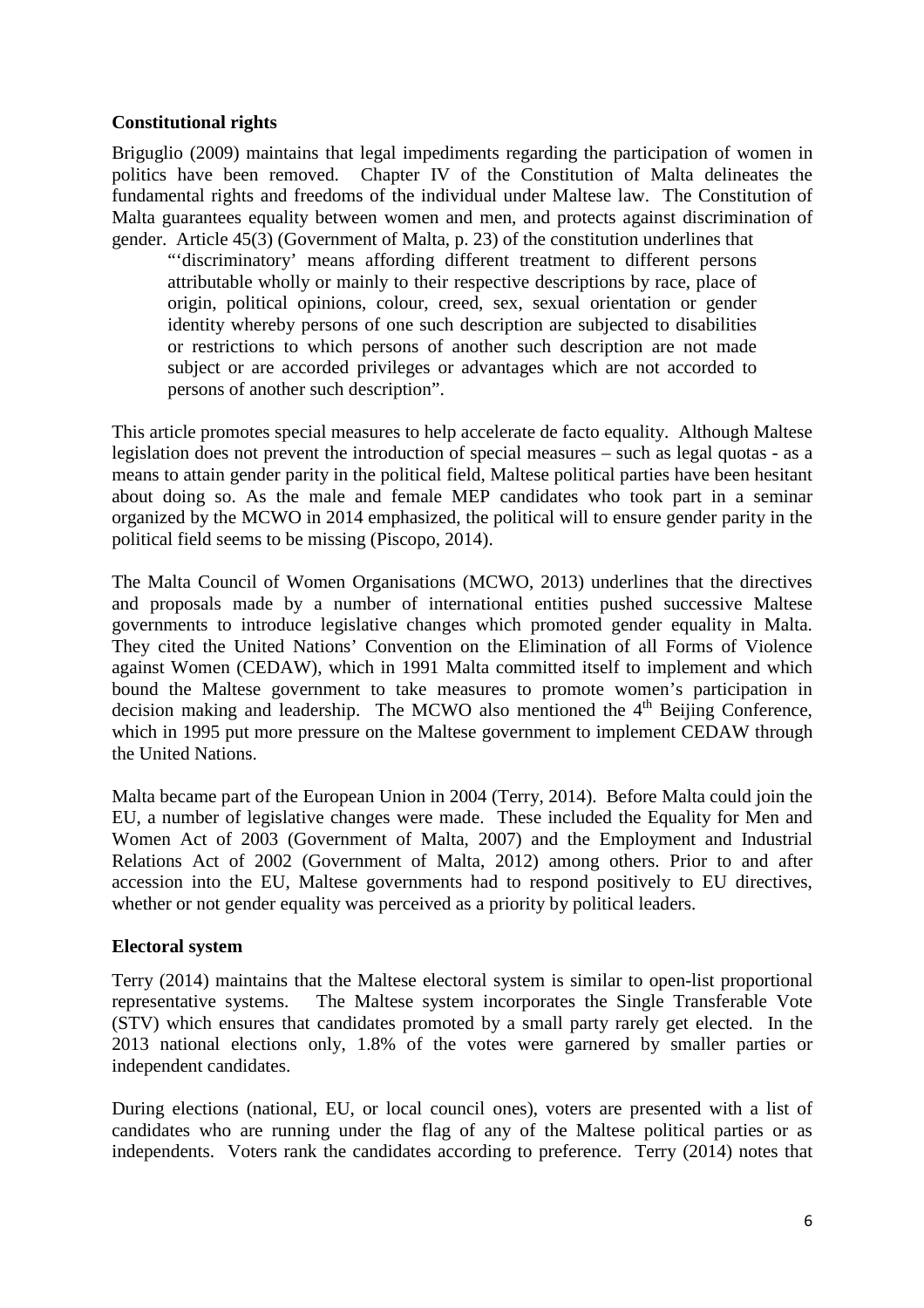voters can vote for candidates across political parties. In fact he refers to this electoral system as a 'candidate centred proportional electoral system'.

Malta's political scene however is very much dominated by two main political parties – namely the Nationalist and Labour parties who are constantly vying with each other to attain the few votes which might elect them into cabinet. This ensures that national elections tend to be highly contested elections. In fact 91.7% of voters voted in the last election which took place in 2013 (Alvarez-Rivera, 2014). Voter turnout for local council and/or European parliament is lower if they do not coincide with the national elections. This type of voting system means that it is not only the political parties which are competing with each other, but candidates from within the same party (Balzan, 2014a).

With the single transferable vote system, the candidates who manage to attain the stipulated quota are elected. Schiavone (Di-Ve.com news, 2013) notes that candidates need to attain 16.6% of votes to be elected. The quota is based on the number of votes and seats which need to be filled (Terry, 2014). Those candidates who manage to attain the quota on the first count get elected. The extra votes that are attained by an elected candidate are then redistributed to other candidates on the basis of whether voters gave them a second, third fourth, etc. preference until all seats are filled. When none of the candidates succeed in reaching a quota, the worst performing candidate is eliminated from the process and their votes redistributed on the basis of the voters' preferences. The number of seats per party is adjudicated by the number of number one votes each party receives during the election.

Threlfall (2007), Miguel (2008) and Lane (1995) believe that this type of electoral system helps more women get elected than other types of electoral systems. Norris and Krook (2011) believe that proportional representation with large district magnitudes increases women's chances of winning elections. The European Commission for Democracy through Law (2009, p. 9) however notes that "it is rather misleading to discuss the impact of electoral systems on women's parliamentary representation only on the basis of the basic distinction of electoral system 'families'". As this source underlines, the electoral system is affected by the respective political and social conditions of the country in question. He adds that women's success in politics depends also on the role played by women in society, politics, as well as the behaviour of political parties, as well as the voters.

Schiavone (2013) does not feel that the electoral system used in Malta puts female candidates at a disadvantage. Marlene Mizzi, one of the female MEPs, however underlined that the electoral system worked against her as a woman in the 2011 European Parliament elections in Malta (Bonello, 2013). She explained that although she was one of the four MEP candidates with the highest number of number 1 preferences, she did not get elected because of the vote transfer system used in Malta. Neophytes of whatever gender are more likely to run afoul of the vote transfer system.

Women have to compete against men in their own party to be nominated as potential candidates, and eventually selected, the European Commission for Democracy through Law (2009) notes. A quote from Cutajar (2011, p. 430) illustrates what female candidates have to face:

"*the candidate's biggest enemy will be her own party contestants – plenty of macho bullying takes place at district level – some women do not wish to engage in that. Moreover campaigning is still a very traditional affair with gallopini and family*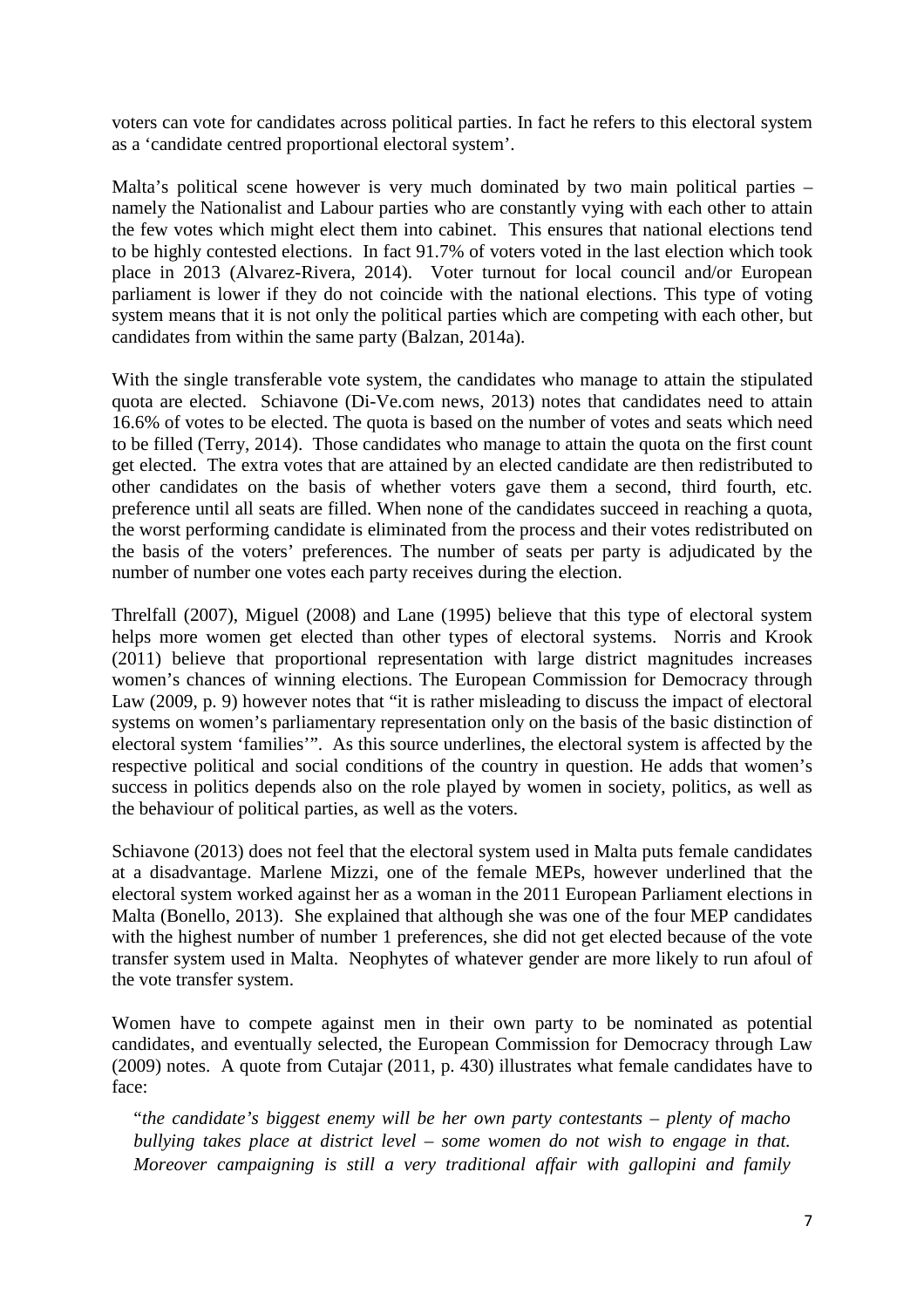*influence together with the trading of favours being influential factors in one's chances of getting elected. Some successful women may not wish to be part of that system*."

Apart from the party contacts, successful candidates who have substantial campaign resources, namely finances, media attention, electoral contacts, and/or party backing, tend to win (Miguel, 2008). The European Commission for Democracy through Law (2009) underlines that, apart from these, female candidates need the party label. Women are more likely to be elected if they are nominated and supported by strong parties.

Malta adopts open lists, which means that voters are required to pick women from a long list of candidates arranged in alphabetical order. The European Commission for Democracy through Law (2009) notes that open lists may work against women. When voters are asked to choose from a long list of candidates, they are more likely to choose well-known male candidates, the European Commission for Democracy through Law notes. This is the case in general elections in Malta. For voters to vote for women, the political parties in countries which adopt the open list electoral ballot need to convince voters to actively vote for women candidates. The European Commission for Democracy through Law believes that closed lists may better guarantee women's representation. The European Commission for Democracy through Law also adds that quotas work better with closed rated than open lists.

Abela Baldacchino (by correspondence), one of the MEPs who got elected through a byelection in 2013, adds that

*"The main issue of concern is not the electoral system itself, but the political system in general. I believe that more can be done to make the political system attractive to persons who can give a contribution, but who are presently deterred due to such aspects as timing of meetings. The fact that the Maltese Parliament, as most Local Councils largely meet in the evenings and late into the night, is certainly a hindrance to many women for instance".*

#### *Electorate*

Roberta Metsola (Bonello, 2013) underlined that the electorate asked her whether politics is the place for a mother when she was contesting the 2009 and 2014 MEP elections. McKew (2009) underlines that these questions are likely to be directed at female rather than male politicians. These types of questions undermine women's efficacy, as they seem to allude to the fact that their competence lies in the private rather than the public sphere. Abela Baldacchino (by correspondence), however felt that during the 2014 MEP elections, the Maltese proved to be discerning electorate, since they opted to choose those candidates they felt "better represent their ideas, hopes and aspirations".

Borg (2014) and Schiavone (Di-Ve.com news, 2013) however feel that political parties need to be more proactive when it comes to promoting women in politics. Political parties, according to the European Commission for Democracy through Law (2009, p. 13), not only need to convince party gatekeepers to include women on party lists, but also convince voters to vote for women candidates. Continuous media and educational campaigns are needed to teach the electorate as well as political leaders about the importance of gender equality and equity, and how this can be attained.

Borg (2014) suggests that male and female candidates should be listed on separate ballot sheets during the next national election. Schiavone argues that Malta can adopt the electoral system adopted by Nordic countries. Here the electorate votes for the party, and the parties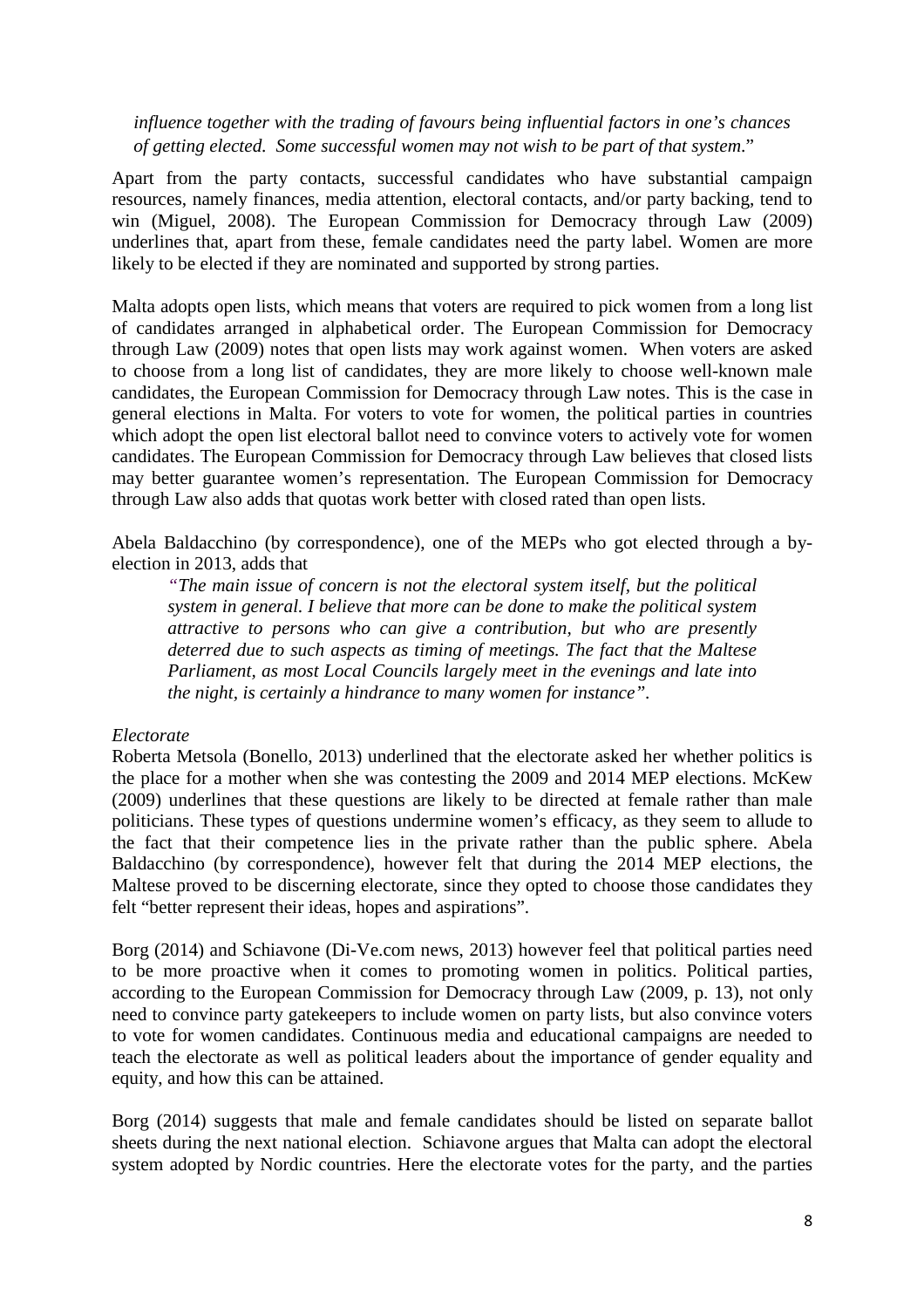then get to pick the people to represent them in parliament. Schiavone also suggests that when the winning political party is forming its cabinet, a proportion of the seats should be reserved for women as has happened in other countries. The efficacy of these measures however depends on whether or not the leaders of the political parties and the other gatekeepers are convinced about the importance of gender parity. These are some of the innovative suggestions provided by the media to bring about gender parity in politics.

## **Political parties**

Since 1921 to date, Malta has had 22 political parties participating in local, national and/or MEP elections (University of Malta, 2014d). The University of Malta (2014f) website on political parties notes that two parties have come to the fore since 1976, namely the Nationalist (centre right ideological leaning) and Labour (centre left ideological leaning) parties. These two political parties have to struggle to attain the few votes needed to help them win the race. Only a few Maltese voters vote across party lines, notes this website.

Terry (2014) describes Malta's politics as 'deeply polarised, even though it adopts a relatively proportional electoral system. Only the Labour Party and Nationalist Party have managed to win the national elections in the last 50 years. The highest support for minor parties was attained in 2013 by *Alternativa Demokratika* (Alternative Democracy) when it managed to garner 1.8% of votes, the highest support for minor parties since 1966 (Terry, 2014).

The two main parties vie with each other to garner the extra votes that might help them win the elections. Since in Malta, as in other countries, every vote counts, this means that when a particular party starts promoting the interest of a particular interest group or undertakes changes to ensure that members of these interest groups are represented within its party's structures, the other party is sure to follow. This mutual contagion effect has to a certain extent led to a convergence of trends across parties (Threlfall, 2007).

Malta's two main political parties have a symbiotic relationship where gender issues are concerned. Both of them have adopted voluntary measures to ensure that more women are represented within party structures. The Labour Party adopted a quota system to help facilitate women's participation at party and national level in the 1990s. In the 2000s, it adopted a voluntary 20 percent quota for women on party lists (Krook, 2007). In 2009 (*Partit Laburista*, 2009), the Labour Party statute proposed that at least 4 out of the 12 ordinary members elected on the party's national executive have to be women. This policy was adopted in the off chance that few female ordinary members were elected on the national executive. When this ratio was not attained, the elected male member with the least votes had to be replaced with the non-elected female candidate with the highest votes. This measure was taken to ensure that some women participated at this level. The Labour Party also has set aside a 1/3 quota in favour of women within the local government section of the Party (correspondence with Abela Baldacchino). These measures were taken to ensure some level of representation within these party structures, rather than gender parity. The party wanted the members to go beyond these thresholds.

The Nationalist Party adopted voluntary party measures to increase female visibility in party structures in 2008 (Cutajar, 2011). Galea (2014) notes that prior to 2014, the Nationalist party had policies which ensured that four out of the thirteen members from the general council on to the executive council had to be female. This changed in 2014 when new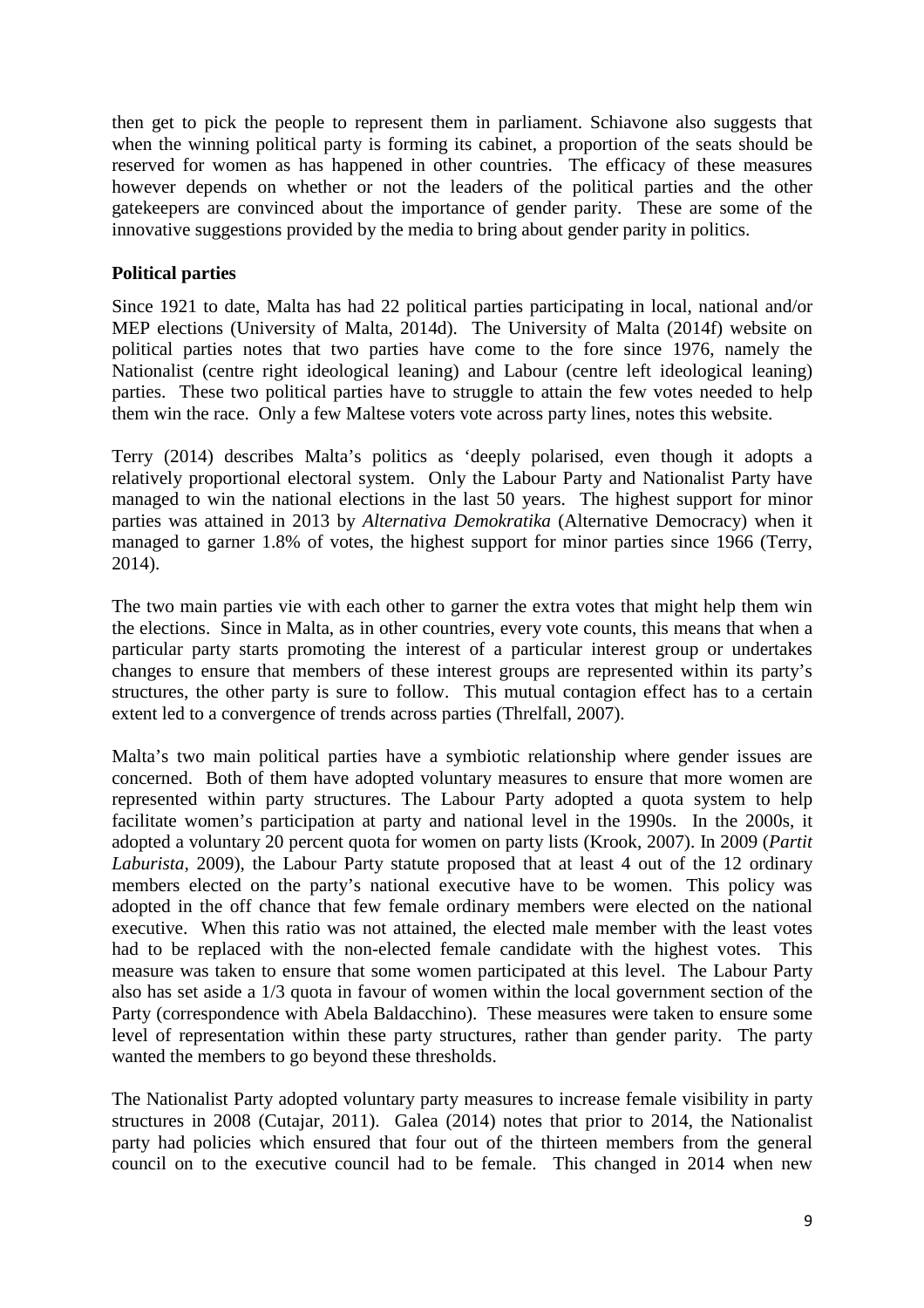procedures were adopted. The *Moviment Opportunitajiet Indaqs* (Equal Opportunities Movement) was established with statutory rights to be represented in party structures (Micallef, 2014). Nine women and nine men were elected from two separate lists on to the executive committee. The same exercise was extended to local sectional committees. Balzan (2014b) notes that although the party dismissed the idea of introducing similar rules when it came to the selection of candidates, the party in question felt that changes in the internal rules will automatically lead to a more balanced candidate list where gender was concerned.

Azzopardi and Abela Baldacchino (contacted via e-mail) maintained that the measures adopted by the two main parties to ensure a more balanced gender ratio in party structures gave women more confidence to participate in the party. These measures ensured that there was a critical number of women in higher party echelons to ascertain that women's interests and those of other interest groups (disabled, youth, race and ethnic minorities) were promoted. They argue that the presence of a substantial number of delegates who believe in and promote equality is necessary at the national executive committee, since this is the structure which sets the agenda where elections, party conferences and congresses are concerned.

These two exponents feel that such measures do help legitimise women's presence in politics. This is evident in the results attained in the 2014 MEP elections when four out of the six candidates the electorate elected were women. These and other female exponents who participated in another research (Cutajar, 2011) feel that, although the pool of professional women with a wide client base has increased since 1997, political parties still find it difficult to find women who are ready to participate in national elections. Azzopardi (private communication) states that women tend to be culturally burdened with family responsibilities, which do not allow them the time and energy to participate in politics. Women with family support do not face this problem. The fact that Maltese women are less reluctant when it comes to participating in local council and MEP elections also demonstrates that women are more likely to be politically active when organisations adopt family friendly measures and/or are closer to home. Sammut (Sansone, 2014) described parliament as 'taxing' and not 'family-friendly' at all.

Sanbonmatsu (2010) underlines that women are less likely to present themselves as potential candidates: they need to be actively recruited by political parties, unlike their male counterparts. Galea (2013) states that all political parties encourage women to come forward as candidates. This however does not work with women who, according to Sanbonmatsu (2010), are more reluctant to run if they are not assured that they will receive the necessary party backing. As noted above, female candidates are more likely to be elected when they are supported by strong parties. This means that political parties need to be proactive in this field as Marlene Farrugia and Marthese Portelli (Higgins, 2013) were cited as saying in a newspaper article. Political parties need to identify potential female candidates at an early date before elections, to "allow people to get to know them" (Higgins, 2013).

## **Legal quotas**

Schiavone (2013) points out that the two main political parties in Malta have voluntarily reserved seats for women in executive committees. Political parties might find it more polemical when it comes to adopting measures to ensure that more women are elected or chosen as ministers and parliamentarians. Spiteri (2012) conducted a study to find out how the general public as well as the political, economic and social stakeholders viewed legal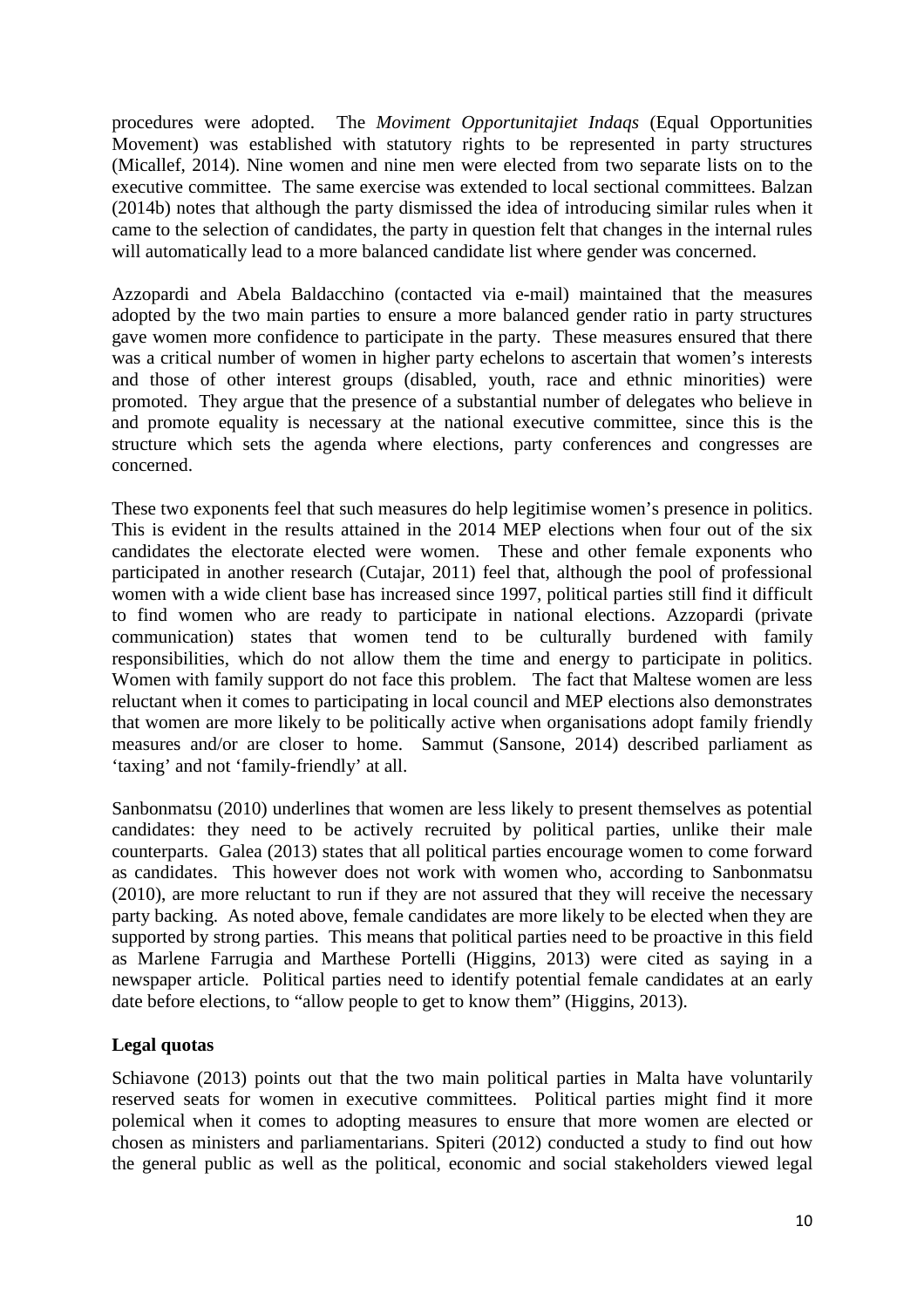quotas after this issue was raised by the Nationalist Party in a document entitled "Our Roots" (see Borg, 2011; Dalli, 2011).

From the discourse analysis conducted on online debates on quotas, the majority of readers, male and female, were against quotas (Spiteri, 2012). The reasons cited were that quotas are discriminatory to men, and that when such measures are adopted, they can lead to internal conflict within those organisations which adopt them. Those who were against quotas stated that women should be promoted on the basis of their credentials and expertise, and not through special measures. The commentators felt that meritocracy ensures that those who deserve to be promoted, are elected/nominated at decision making level. They do not believe certain social groups in Maltese society have access to tangible and intangible resources, which puts them at an advantage over others.

The commentators who were in favour of temporary measures to rectify a biased gender representation at decision making levels felt that such measures were necessary for a better and just representation of society. These commentators felt that women in decision making roles would provide other women with positive role models, while at the same time being in a position to promote women's interests.

Spiteri (2012) notes that women's organisations such as the Malta Confederation of Women's Organisations (MCWO), the National Council of Women (NCW), and the Foundation for Women Entrepreneurs felt that this was the only solution to bring about change. The National Commission for the Promotion of Equality is also in favour of quotas. This organisation maintains that quotas are only effective in increasing women's representation when supported by other measures, such as media and educational campaigns. For quotas to be effectively implemented, sanctions need to be imposed on those organisations or individuals which do not adopt special measures to promote gender parity.

When interviewed, female politicians such as Marlene Mizzi (MEP) (Bonello, 2013), Marthese Portelli (MP) and Marlene Farrugia (MP) (Higgins, 2013) stated that they are against mandatory quotas accompanied by sanctions because according to the former, this might lead to a "box ticking exercise and token women" (Bonello, 2013). Abela Baldacchino, a former MEP, underlined that gender equality can only be attained by "supportive measures" and here she referred to the EU directive regulating compulsory female quotas among non-executive directors of companies listed on stock exchanges (Bonello, 2013). She hoped that such measures would lead to a change of mentality, so that eventually mandatory quotas as a measure would not be needed.

Spiteri (2012) notes that the introduction of mandatory quotas and the accompanying sanctions would prove to be quite a challenge. Before such a step can be enacted, a strong media and educational campaign needs to be undertaken to persuade politicians and the general public, including women, that it is the most viable option to ensure that more women are represented in politics. Voluntary quotas, Spiteri concludes, are not effective, because this depends on the goodwill of individual political leaders and party gatekeepers. Legal gender quotas promoted by constitutional and/or national electoral laws are more effective, according to European Commission for Democracy through Law (2009). The successful adoption and implementation of legal quotas require mostly the commitment of political parties, rather than strict placement mandates and effective enforcement mechanisms. Without this commitment, political parties can easily find ways of circumnavigating quota legislation.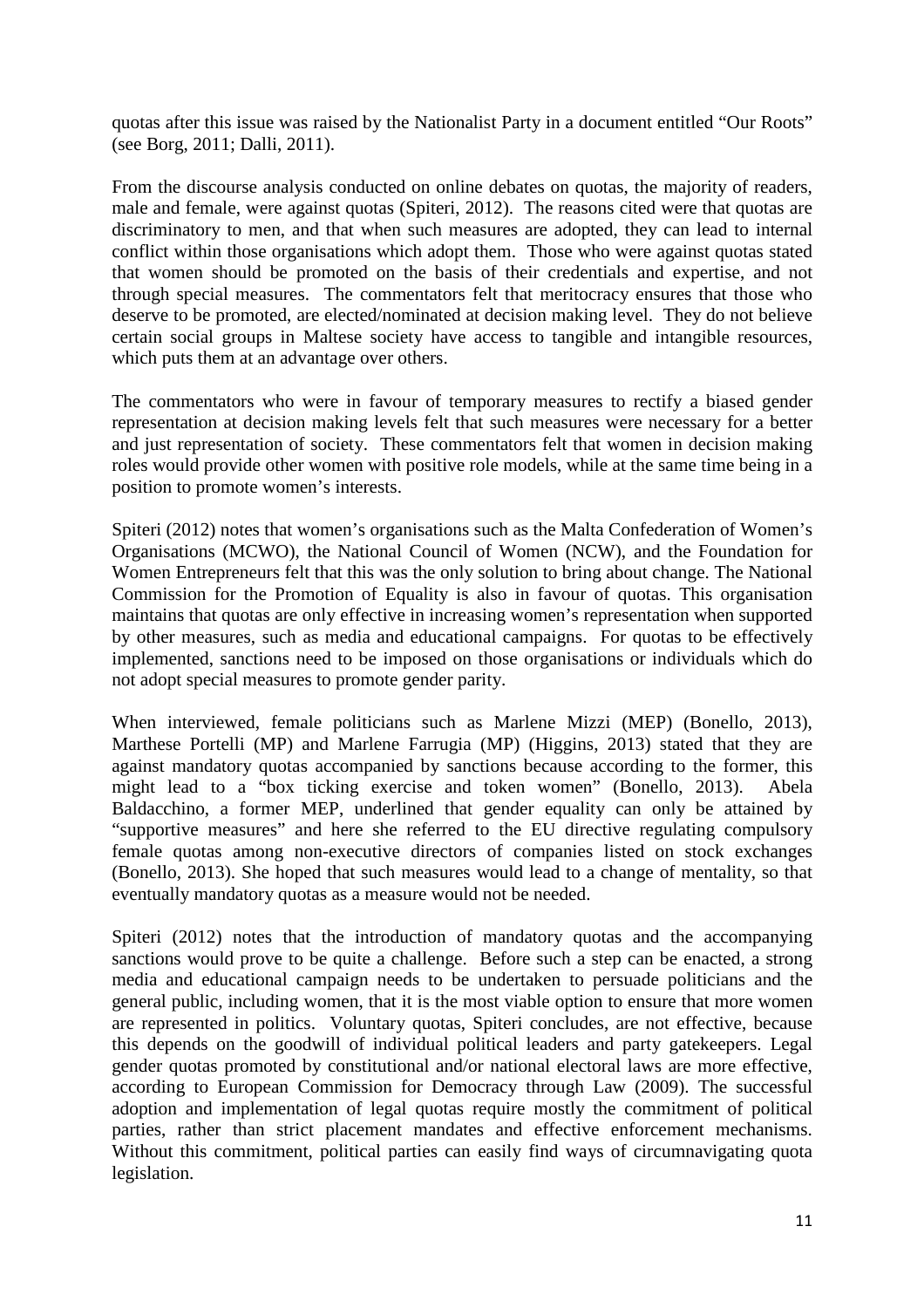#### **Capacity development**

The Institute of Directors (2013), an international network promoting corporate governance standards, economic growth and development, is also of the opinion that women are not adequately represented at decision making spheres due to culture, history, societal norms and government involvement. The Institute underlines that government introduced legislative and regulatory regimes at corporate and government level, would enable more women to participate in decision making within the business and political field. Legislation induced structural changes, the Institute proposes, should be accompanied by capacity development programmes.

As Lane (1995) notes, Maltese candidates are more likely to derive from the business and professional classes. Spiteri (2012) and Cutajar (2011) maintain that since 1997, the number of women going to university has superseded that of men, but these women tend to opt for careers that lead to professions from which few candidates are recruited. This might be a hurdle. Campaigns therefore might be needed to persuade women to enter professions where men outnumber women. Successful Maltese candidates tend to be architects, engineers, lawyers, or doctors (Cutajar, 2011). Although the number of female professionals has increased (see Table 5, where the ratio of female to male professional and associate professionals in the labour market tends to be higher), women are still under-represented in the political sphere.

|                                                       | <b>Sex</b>           |                  |                |                    | <b>Total</b>         |                    |
|-------------------------------------------------------|----------------------|------------------|----------------|--------------------|----------------------|--------------------|
| <b>Occupational Group</b>                             | <b>Males</b>         |                  | <b>Females</b> |                    |                      |                    |
|                                                       | No.                  | $\frac{0}{0}$    | No.            | $\frac{0}{0}$      | No.                  | $\frac{0}{0}$      |
| <b>Armed Forces</b>                                   | $1,734^{\mathrm{u}}$ | 1.6 <sup>u</sup> | $\ddot{\cdot}$ | $\ddot{\cdot}$     | $1,812^u$            | 1.0 <sup>u</sup>   |
| Managers                                              | 12,197               | 11.1             | 4,542          | 6.9                | 16,739               | 9.6                |
| Professionals                                         | 16,573               | 15.2             | 13,518         | 20.6               | 30,091               | 17.2               |
| Technicians and<br>associate professionals            | 15,196               | 13.9             | 9,579          | 14.6               | 24,775               | 14.2               |
| Clerical support workers                              | 5,868                | 5.4              | 12,375         | 18.9               | 18,243               | 10.4               |
| Service and sales workers                             | 17,250               | 15.8             | 17,026         | 26.0               | 34,276               | 19.6               |
| Skilled agricultural, forestry and<br>fishery workers | $2,184^{\mathrm{u}}$ | 2.0 <sup>u</sup> | $\ddot{\cdot}$ | $\ddot{\cdot}$     | $2,252^{\mathrm{u}}$ | $1.3^{\mathrm{u}}$ |
| Craft and related trades<br>Workers                   | 17,652               | 16.1             | $\ddot{\cdot}$ | ÷                  | 18,361               | 10.5               |
| Plant and machine operators,<br>and assemblers        | 9,438                | 8.6              | $2,402^u$      | $3.7^{\mathrm{u}}$ | 11,840               | 6.8                |
| Elementary occupations                                | 11,244               | 10.3             | 5,210          | 8.0                | 16,454               | 9.4                |
| <b>Total</b>                                          | 109,336              | 100.0            | 65,507         | 100.0              | 174,843              | 100.0              |

#### **Table 5 - Main occupation of total employed persons and sex: April-June 2013**

: unreliable - less than 20 sample observations

u under-represented - between 20 and 49 sample observations

Source: NSO, 2014, Table12.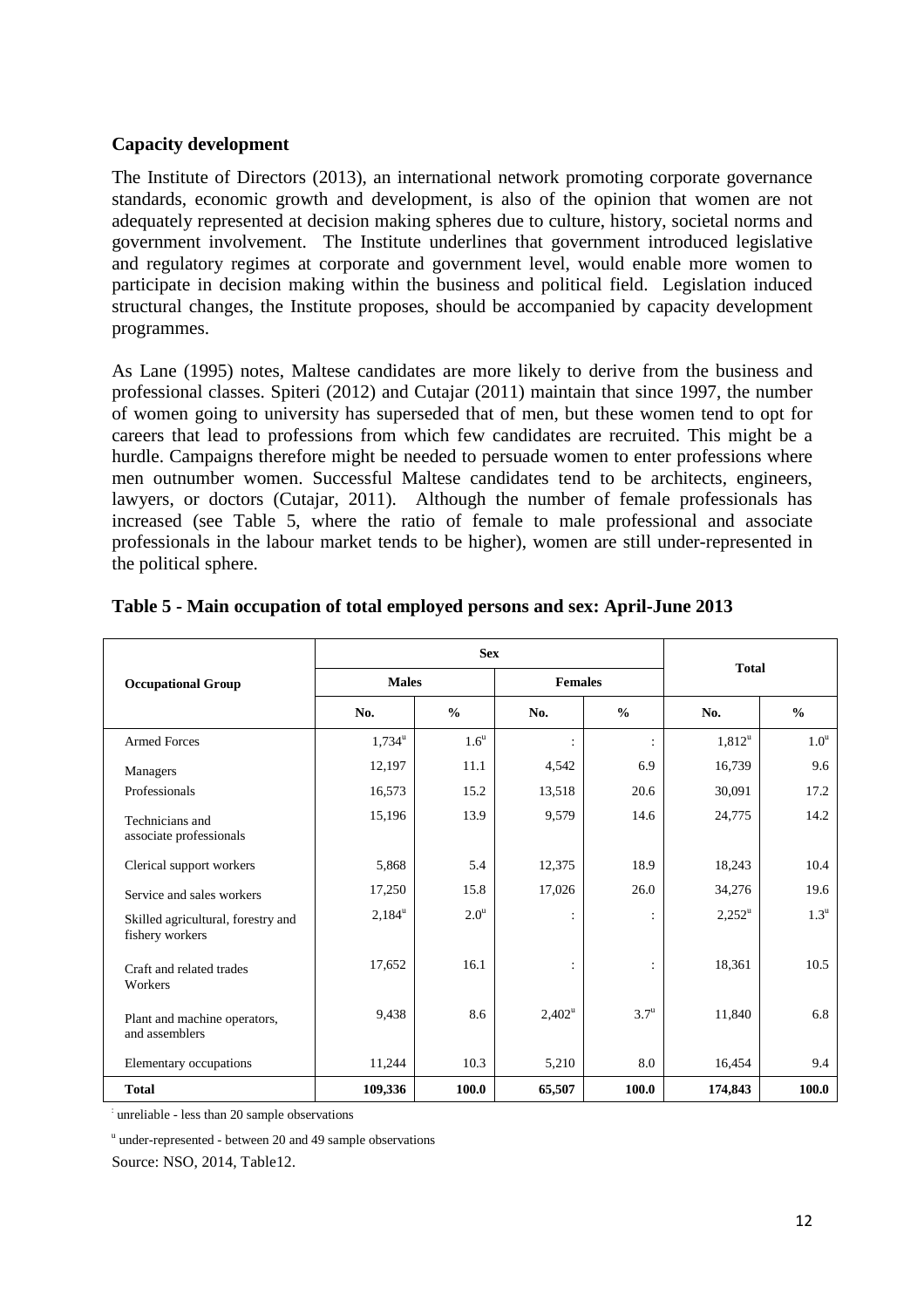Measures were also taken to ensure that childcare facilities and after school services increased in the last year (Abela Baldacchino in correspondence). This will enable more women to retain their presence within the labour market, which is more likely to facilitate their entry into politics.

Both Spiteri (2012) and Cutajar (2011) note that women might surpass promotions or desist from participating in politics, because they might feel that they are detracting from their family responsibilities. Cutajar (2011) notes that Maltese women who received support from their family members in their political career, were more likely to be successful. Strengthening family measures in private and public life might help, but men need to become conscious that when they participate more in family life, it is a win-win situation, for themselves, and the stronger bonds they will forge with their partner and children (Allen & Daly, 2007). Children who are raised by both parents benefit from the wealth of each parent's life experiences, styles and approach to dealing with life. Children raised in families with high father involvement have less physical, emotional and psychological hang ups - and so do the fathers! Men's increased participation in family life will in turn facilitate women's participation in other fields (National Council of Women, 2013).

Capacity building of incumbents was an issue raised by Cutajar in a conference organised during the launch of *Nisa Laburisti* on 8 March 2014. During this conference, it was suggested that potential candidates could benefit from a series of courses that can be conducted by the state, political parties and/or women's NGOs on how the electoral system, political parties and parliament work in Malta. Courses or lectures on how to communicate with potential voters; how to make good use of diverse media forms; how to build a good team, or how to derive financial backing during an electoral campaign were also discussed. The public was very receptive to these suggestions. So was the idea of pairing and mentoring new candidates with experienced politicians, although some were somewhat sceptical about how helpful the incumbent would be if he or she felt that the neophyte might be a threat. The argument raised was that these courses/lectures should be available to all neophytes, male and female.

During this conference, the general public was less supportive of suggestions that the political parties themselves or the state might come up with measures to subsidise the electoral campaigns of new female candidates. Cutajar (2011) found that a lack of financial resources might prevent some women from entering the political fray. Women are less likely to attain a well remunerated job, or receive the same wages as men for the same job (Cutajar, 2011), so they find it harder to find the income needed to finance an electoral campaign. Some of the suggestions raised by the United Nations Development Programme et al. (2012) and OSCE Office for Democratic Institutions and Human Rights (2014) were received positively. The suggestion of establishing fundraising networks for women candidates, such as EMILY's list, went down well, but when it was suggested that some party funds should be set aside to support women candidates, or that women candidates should be provided with state subsidies, these were not welcomed at all.

The female delegates who attended the above mentioned conference were very enthusiastic about the suggestion that party members, delegates, candidates, and elected officials should be encouraged to attend courses where the significance of diversity and equality were discussed. They felt that any decision taken or policy written at party level should be informed by the ideologies of equality and diversity at party level and beyond.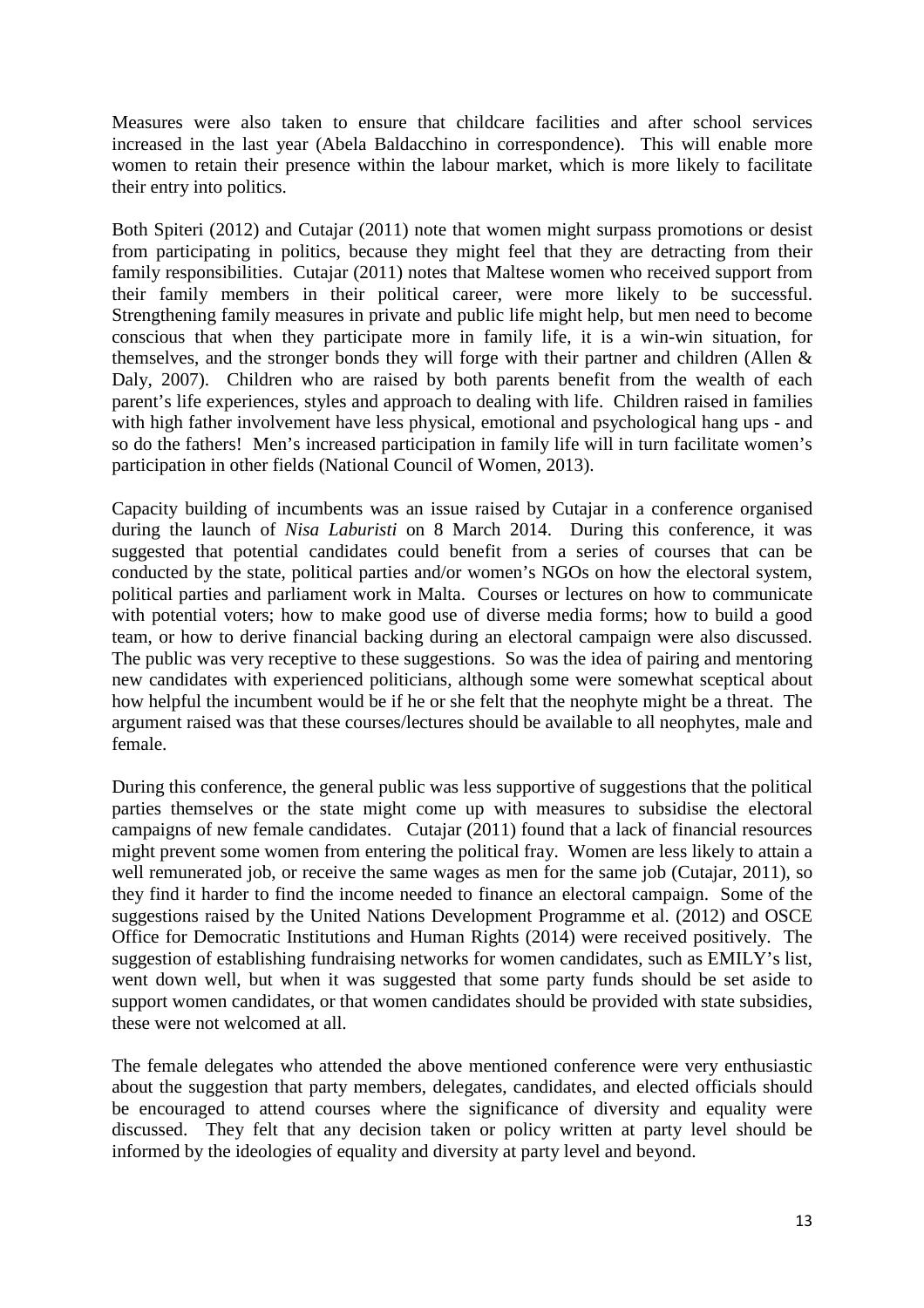*Alternattiva Demokratika* (ElectionsMalta.com, 2013) sustains that the National Commission for the Promotion of Equality, the structure with the remit to ensure that equality and diversity are promoted, should be provided with the necessary resources and power to ensure that these principles are efficiently enforced. Women candidates and other NGOs might also be in need of resources and capacity building to tackle on issues or create educational campaigns, which cannot be undertaken by state entities. Sammut (Sansone, 2014) maintains that these organisations play a crucial role in Malta, because, according to her, the electoral successes attained by women during the 2014 MEP elections were due to the pressure maintained by women's organisations that pushed for gender equality in the public sphere.

The Institute of Directors (2013) however feels that the promotion of women in the public sphere is not only an issue which involves individual women or organisations that promote women's interest. They feel that the University of Malta, Malta College of Arts, Science and Technology, associations, business schools, and NGOs should come up with initiatives and developments to ensure that the number of women at decision making level increases substantially. The example they set would send a message to the general public that women are as capable as any other individual when it comes to leading, managing or taking decisions.

## **Parliamentary reform**

Sammut (Sansone, 2014) sustains that Maltese women are more likely to participate in MEP elections rather than national ones, due to the taxing parliamentary career. Spiteri (2012) adds that Maltese women who are successful in politics and business might find boardrooms, committees and parliament non-family and non-women friendly, which might explain why the majority of women who win national elections do not contest elections more than once (Schiavone, 2013). Female participants in a study conducted by Cutajar (2011) also stated that they do not feel comfortable with the way politics is enacted in Malta, as noted above. Perkins (2007) notes that women prefer consensual to confrontational politics.

Cutajar (1995) also notes that when women are given the chance to be part of a cabinet, they are usually saddled with 'soft' areas such as education or social policy in Malta. Male politicians are put in charge in areas deemed as more important, such as finance, international affairs, or energy for example. Changing the internal parliamentary procedures "including the facilities and working conditions, hours of sitting, principles for leadership recruitment, and provision of childcare facilities" (Norris and Krook, 2011, p. 7) might help in increasing the number of Maltese women participating in the public sphere.

#### **Conclusion**

A range of formal rules and informal practices and customs in Malta are making it difficult for Maltese women to gain entry into or to function in organisations and institutions linked with political decision-making, as this paper has shown. Although Maltese legislation guarantees the rights and freedoms to every citizen on paper, these practices and procedures ensure that de facto democracy is missing in Malta, to the detriment of both the individuals who are prevented from exercising their democratic right, and the country which has deprived itself from benefiting from the investment in these human resources on a political, social and economic level.

The results cited above underline that certain changes need to be made to attain the democratic mandate. The Maltese Constitution guarantees equal rights for women and men,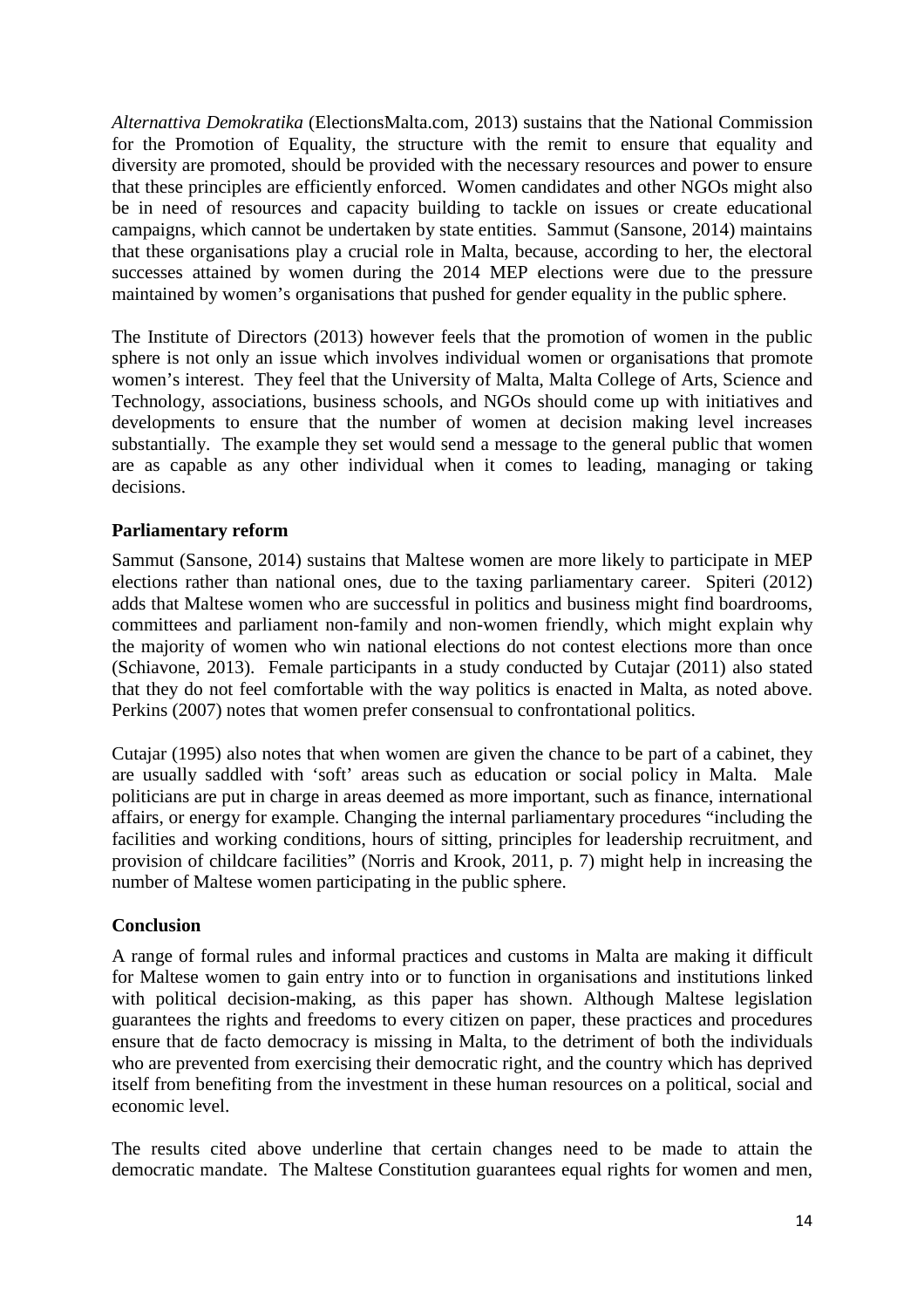while acknowledging that special measures need to be taken to bring about equity between the two genders.

Changes might need to be enacted in the electoral system to ensure that more Maltese women are elected in general elections. The Maltese need to decide whether they wish to retain the present electoral system and perhaps fine tune it to ensure that more women are recruited, nominated and elected. This might need for example the introduction of legislation which limits the incumbency term, and/or legislation which provides for and allocates campaign funds to new female candidates.

An alternative would be to change the electoral system and adopt proportional representation. This will facilitate the entry of more women at decision making level, but will also enable minor parties and independent candidates to attain seats in parliament. Malta needs to explore how it might increase district magnitude to accommodate a proportional representative system – whether by increasing the total number of parliamentary members, while ensuring the number of districts remains the same, or reducing the number of electoral districts while maintaining the number of representatives (European Commission for Democracy through Law, 2009).

Another factor which was mentioned in the sections above was the internal in-fighting that occurs between candidates when an open ballot party list is adopted. Malta needs to ask itself whether a closed ballot party list might provide a more level playing field for female candidates, especially those without the advantages of political, financial, social and cultural capital. The efficacy of these measures however depends on whether or not the leaders of the political parties and the other gatekeepers are convinced about the importance of gender parity.

Women's organisations, as underlined above, sustained that legal quotas are a necessary step to ensure that more women are nominated and elected into legislative office. The European Commission for Democracy through Law (2009) underlines that quotas can help women surmount the existent structural, cultural and political constraints which at the moment prevent them from gaining legislative office, until these are removed. The European Commission for Democracy through Law also argues that for gender quotas to be effective, legislative changes need to ensure that more than 30% of the female candidates on party lists are women.

Electoral gender quotas however would be more effective if they ensure strict ranking rules or placement systems, such as the zebra and zipper systems alluded to above. To ensure the effectiveness of these legislative changes, effective monitoring measures need to be adopted accompanied by sanctions against those political parties which do not comply. Norris and Krook (2011) also suggest reserving seats for women members in parliament, an issue raised in this paper by Schiavone.

The European Commission for Democracy through Law (2009) sustains that reforms can only be successful if the political parties involved are committed to adopting and implementing new regulations. The success of these reforms also necessitate that the political parties make some changes to party practices and procedures. The United Nations Development Programme and National Democratic Institute for International Affairs (2012) believe that, before changes can be effectively enacted, political party stakeholders need to be persuaded of the importance of gender equality. This might necessitate that party elites, once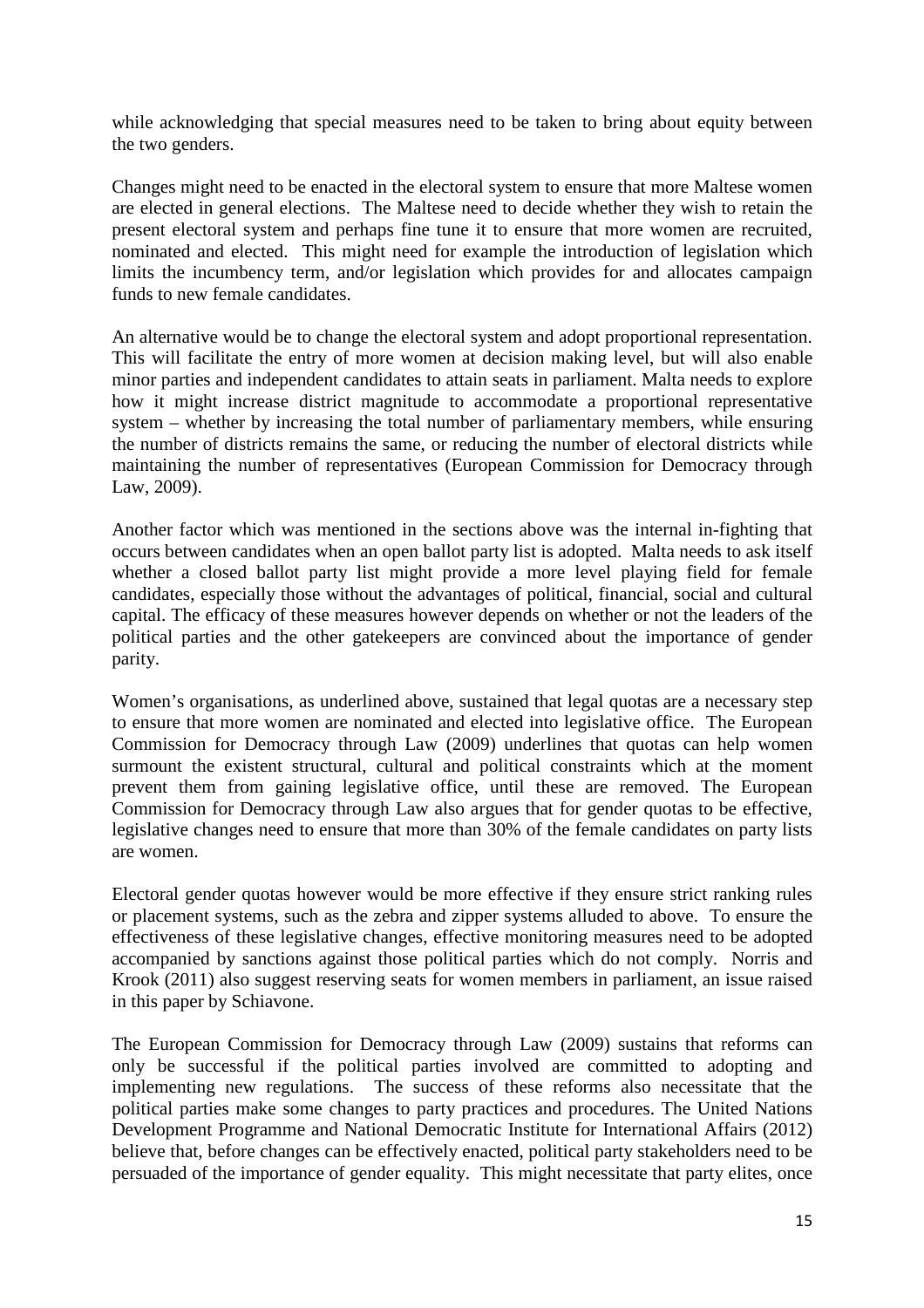nominated and/or elected to office, need to undergo an educational programme which explains the need for gender equity, and how this can be attained within the party and once in government. Having an enlightened leader is not enough, if the decisions he or she tries to implement are then undermined by those around him or her.

Maltese political parties espouse to be champions of women's rights and interests. A cursory look at the gender representation within party leadership, administration and the myriad committees and sections that form the party, often leaves one disappointed. More special measures need to be taken to ensure that gender parity is attained in all party structures, and across all levels.

Norris and Krook (2011) also suggest that each political party needs to review its candidate recruitment procedures to ensure that they are transparent and applied in a standardized manner across the board. At the same time, the time has come for political parties and other entities to adopt gender and family friendly measures that encourage more women to participate in politics, at different levels. Political parties might also need to invest in an educational campaign which can help its members adopt a less macho, combative and more conciliatory stance in politics.

It might also help if women who are interested in politics and those organisations that lobby for more female representation at decision making level benefit from capacity development. Norris and Krook (2011) underline that their skills and resources can be strengthened through knowledge networks and mentoring programmes, skills training as well as funding which can be obtained at the national and/or international level. These experts suggest three different types of capacity development. Equality of opportunity initiatives involving media and educational programmes can prove useful when it comes to recruiting and training candidates. Media campaigns and education are also crucial when it comes to raising awareness about gender discrimination among the general public, and instigate a change in mentality. Political parties (or others) can design and develop their own educational programmes to enable new recruits to learn how the political system in Malta works, how to finance a political campaign, how to effectively run such a campaign, and how to use the media insightfully.

In the sections above it was underlined that political structures need to be rendered gender and family friendly. This would necessitate reviewing the internal procedures adopted at parliamentary, local council and political party level. Governments and political parties also need to ascertain that each policy and procedure they produce and implement is gender sensitive. It has already been mentioned which measures can be taken at political party level to ensure that gender parity is attained at leadership level. Similar measures can be adopted at parliamentary level. Schiavone who was cited above also sustains that certain leadership roles need to be reserved for women at parliamentary level. More women can be put in charge of ministries or committees, even those dealing with areas traditionally not assigned to women, such as finance or defence issues.

A democratically oriented society would take extreme measures to ensure that disadvantaged social groups also become involved in the political arena, the arena where the necessary social, economic and political changes can be envisaged to bring about equity.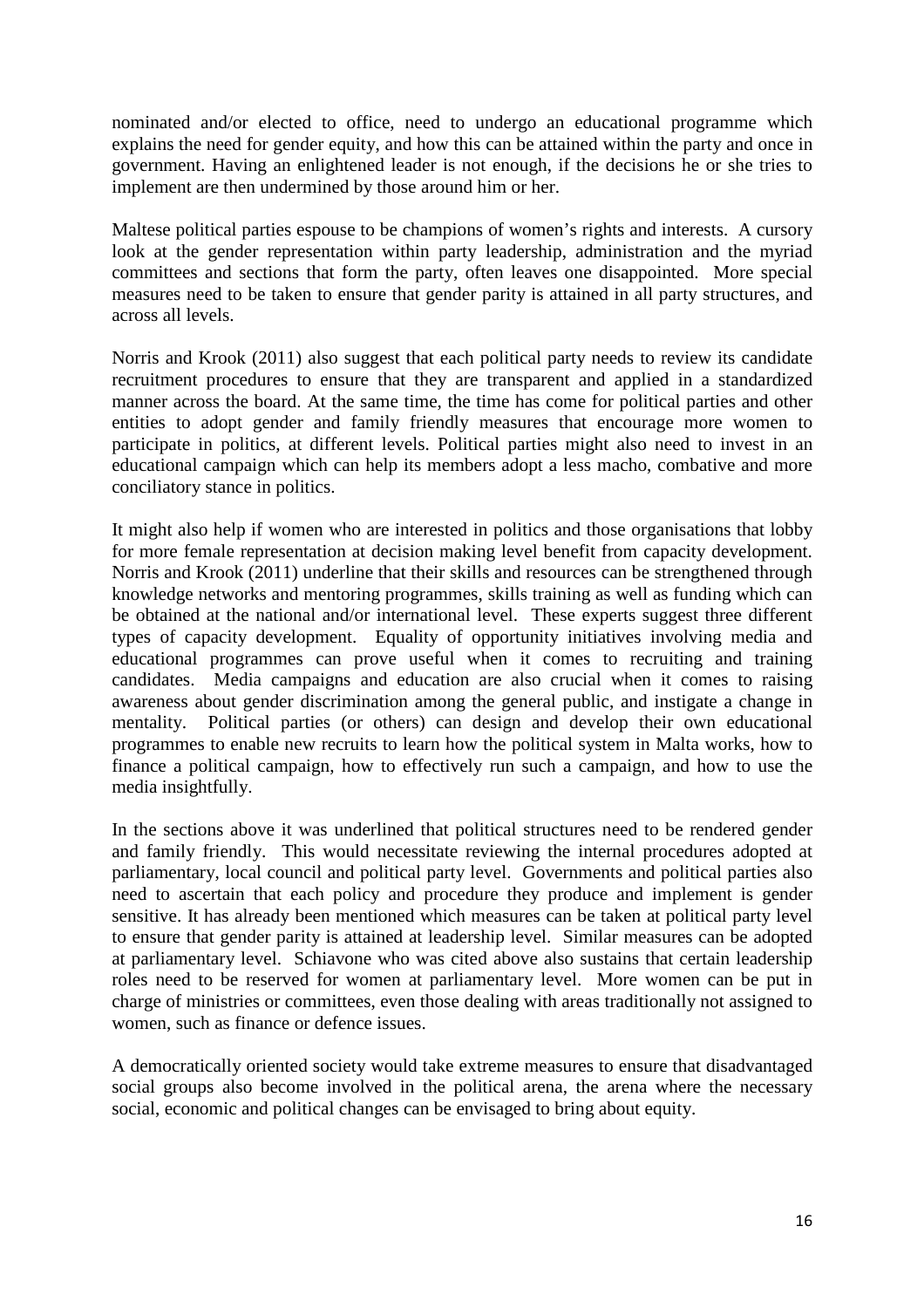## **Conference recommendations**

This paper was presented at the Conference on "Women's Political Participation in Malta", organized by ODIHR, in partnership with the House of Representatives, the Commissioner for the Promotion of Equality, and the National Council of Women of Malta, on 3 November 2014 in Valletta. Recommendations raised by conference participants are as follows:

## *Constitutional rights*

1. Constitutional changes might need to be enacted to make it possible to introduce some of the recommendations made below.

## *Electoral system*

- 1. In countries where proportional representation was adopted, more women, minor parties and individual candidates won seats at parliamentary level. The Maltese government might need to explore whether it might need to change the electoral system or fine-tune the present one, aiming at increasing the number of elected women.
- 2. Malta can retain the present political system and explore district magnitude, which might help more women get elected. This can be done by reducing the number of electoral districts, while maintaining the number of members of parliament.
- 3. Explore the viability of replacing open lists with closed lists. Legal quotas work better with closed lists.
- 4. In the eventuality that open lists are retained, the Maltese ballot system needs to be changed. Legislative measures need to be taken to introduce one of the following ranking rules or placement systems:
	- a. placing the names of all female candidates first on the list, followed by male candidates for each political party,
	- b. adopt the zipper/zebra system, where the name of each female candidate is followed by the name of a male candidate,
	- c. Voters are provided by 2 separate ballot sheets, one listing the male candidates and the other listing the female ones per political party. The political party with the highest  $1<sup>st</sup>$  preferences wins. The voters vote for 50% of candidates from each sheet, on the basis of the number of  $1<sup>st</sup>$  preferences attained.

## *Legal quotas*

- 1. The viability of introducing a gender quota system has to be explored.
- *2.* Explore the possibility of introducing a 50% compulsory gender quota for non-executive directors of companies listed on stock exchange, executive positions within the public sector as well as educational institutions, such as University of Malta and the Malta College of Arts, Science and Technology, since candidates in Malta tend to be recruited from these sectors. Tax incentives coupled by sanctions can be used to persuade these organisations to promote more women at decision making levels. When capable women are appointed to these posts, it will be easier for political parties to find potential female candidates. This move will send a message to the general public that women can lead.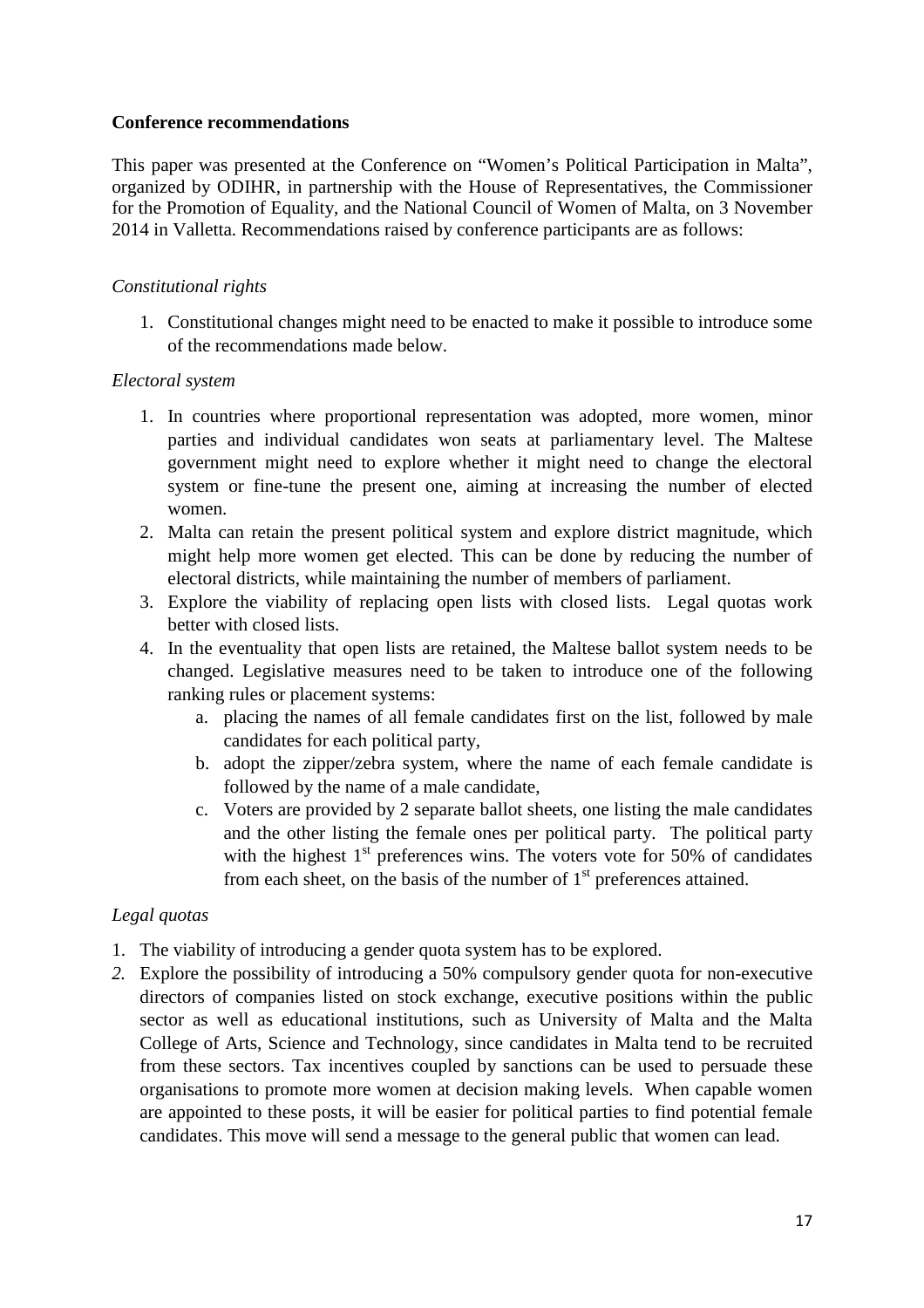- 3. Explore the possibility of introducing legislative changes to ensure that political parties present an equal number of male and female candidates for local council, national and MEP elections.
- 4. Before legal quotas are introduced, a strong media and educational campaign needs to take place to persuade political leaders, party gatekeepers and the general public that this is the most viable option until the necessary cultural changes take place. This can be undertaken by the government, in collaboration with national and international NGOs promoting gender equality and diversity.
- **5.** Effective monitoring measures need to be put in place to ensure the effectiveness of the legislative changes mentioned above. Compliance can be linked with funding – those organisations or political parties which do not comply would receive less state funding.

## *Other legislative changes*

- 1. Policies need to be drawn and forcefully implemented to ensure that boardrooms and committees within political parties, parliament, businesses, and other institutions are family and women-friendly.
- 2. Legislative changes need to be made to ensure that political parties adopt transparent measures on how candidates are nominated by political parties.
- 3. Another important legislative change might include limiting incumbency terms. This would push political parties to constantly seek new potential candidates, which at the same time will keep them abreast with 'new' talent in the field.

## *Political parties*

l

- 1. Political parties that want to attract more women within the political sphere need to assess and modify their own internal party procedures and practices. These include changing the facilities, working conditions, time of sitting, principles for leadership recruitment and allocation of resources, principles linked with the election and nomination of officials at administrative and decision-making level, while at the same time providing for childcare facilities.
- 2. Statutes and declarations drawn by political parties espousing equality between men and women, might need to be rewritten to incorporate measures on how this can be achieved, such as for example that:
	- a. leadership, decision-making and responsible bodies within the party should include an equal representation of men and women.
	- b. Candidate lists for elected positions need to have identical participation from both genders.
	- c. In positions involving single-members, genders will alternate over time.
	- d. Delineate what measures the political party adopts when in government, to enable women's and men's equal participation in leadership and decision-making positions at national, district level, as well as within workers' and professional unions, the Judiciary and collegiate bodies. $^{2}$

While some of these suggestions are cited in political party manifestos, they are not always implemented when the party wins an election.

<sup>&</sup>lt;sup>2</sup> Suggestions a, b, c & d adopted from the International Institute for Democracy and Electoral Assistance (International IDEA). (2008). *From words to action: Best practices for women's participation in Latin American political parties.* Stockholm, Sweden: Author.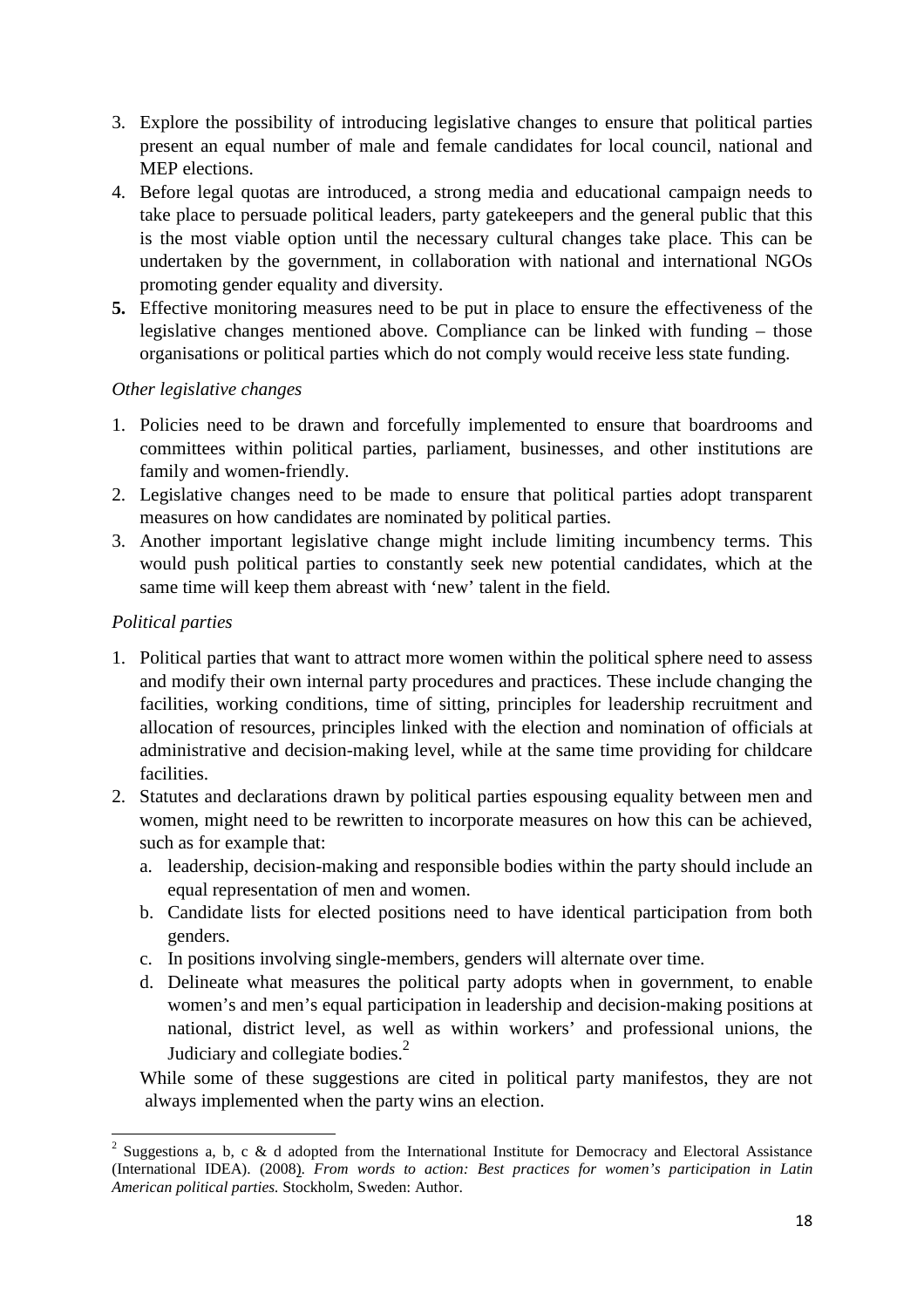- 3. Political parties need to review candidate recruitment procedures, and at the same time identify a profile of the candidate they are looking for (for party positions and elections), while fashioning a more transparent and meritocratic selection process. For example, one of the criteria for candidates might be that they need to have an academic background or work experience in the position they intend to occupy; have plans or proposals which they can implement; be gender sensible, etc.
- 4. Political parties need to promote pairing and mentoring programmes where new female candidates are paired up with experienced politicians.
- 5. Political parties need to allocate and provide campaign funds to new female candidates. Women's branches in political parties might come up with innovative ways to raise this money. EMILY's List, an American NGO established to financially support the election of women to elected office, is just one example of how this can be undertaken.
- 6. Political parties need to adopt gender and family friendly measures across the board, if they want to attract more women into politics.
- 7. Political parties and/or pro-democracy entities need to design educational campaigns targeting leaders, elected officials, party members and candidates promoting equality and diversity. These courses need to provide those who attend with the skills of incorporating these principles within the policies and practices adopted for the running of the party, and the drawing up of political agendas. These sessions can also be used to help the political party to come up with a vision and a mission which promotes social justice and diversity.
- 8. Political parties need to create a commission which oversees the implementation of recommendations promoting equality and diversity. The commission needs to see how the different commissions within parties can attain the general and specific objective and the policies and strategies of equality and diversity.
- 9. Political parties need to initiate a process of political development and capacity building for women within the party, so that they can contribute to internal party development and can help increase female leadership within the party.
- 10. Political parties need to organize seminars and conferences (on their own initiative or in tandem with other agencies) to publicize and debate issues related to the economic, political, social and legal situation of women. These should not be one of sessions held close to  $8<sup>th</sup>$  March, International Women's Day.
- 11. Each section and/or committee within political parties needs training to ascertain that each policy and procedure produced and implemented is gender sensitive.
- 12. Political parties need to improve their outreach to under-represented groups.

## *Capacity development*

- 1. A good proportion of members of parliament derive from professions where men outnumber women. This means that political parties need to recruit candidates from other professions and be more proactive in the promotion of such candidates.
- 2. The Maltese culture, as many other cultures, is based on the idea that domestic and caring responsibilities are mainly female related tasks. This leaves women with less time to devote to other endeavours. In Malta, there is the need of a strong media and educational campaign, where boys and men learn how to care for others. This will help lessen crime rates and also ensure healthier relationships in Malta, help men wind down after a stressful day, while giving women more space to devote to politics.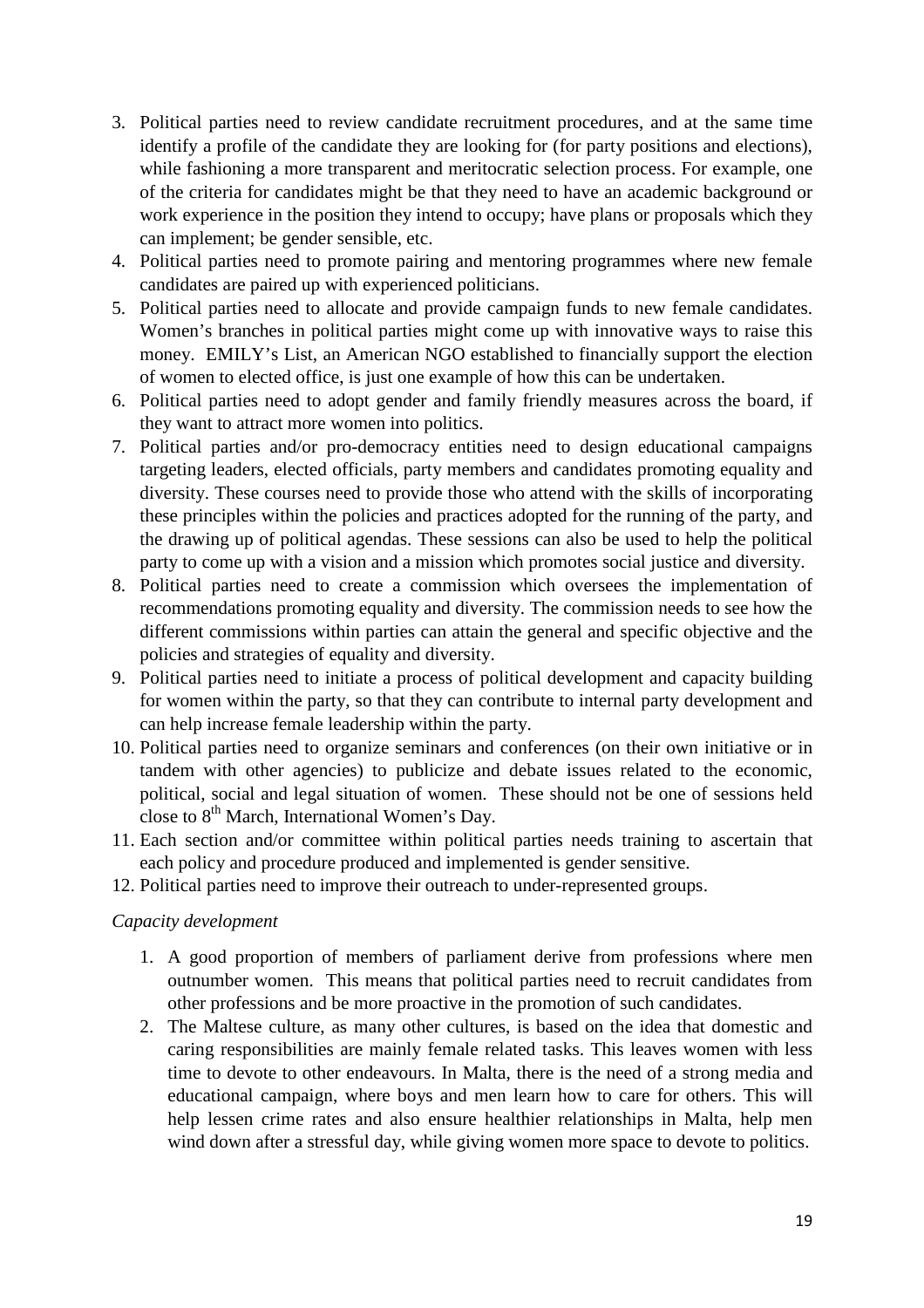- 3. The state, political parties, and/or women's NGOs can be encouraged and/or aided financially to come up with courses to train neophytes on conducting a successful political campaign. Issues which can be tackled include how to communicate better with potential voters, how to make good use of diverse media forms, how to build a strong campaign team, as well as how to find financial backing during an electoral campaign. Other courses can focus on how the electoral system, political parties and parliament work in Malta.
- 4. Political parties, in conjunction with academia and/or national or international women's organizations, can design courses for party members, delegates, candidates and elected officials to promote the significance of diversity, equality and social justice. These courses also need to help those who attend reflect, discuss and come up with political strategies, mechanisms and actions to tackle the social processes which limit women's and other minority groups' rights.
- 5. The National Commission for the Promotion of Equality, the state structure with the remit to ensure the promotion of equality and diversity, should be provided by the state with the necessary financial and human resources and power to ensure that these principles are effectively enforced.

# *Parliamentary reform*

- 1. To facilitate women's increased representation at parliamentary level, the Maltese government needs to review parliament's internal procedures to ensure that these and related structures are gender and family friendly.
- 2. The Maltese government needs to ascertain that each policy and procedure produced and implemented is gender sensitive.
- 3. Legislative changes might need to be undertaken to ascertain that more women are put in charge of ministries, secretariats and committees at parliamentary level, especially in areas not usually associated with women (for example foreign policy, finance, law, etc.).

# *Alliances between female politicians, women's branches within political parties, academia and women's NGOs*

- 1. Women's branches within political parties, successful female candidates, together with women's NGOs can form an alliance to continue lobbying for gender parity within the political field.
- 2. These knowledge networks across political parties and civil society can be used to strengthen skills and resources among women interested in politics.
- **3.** Women within these different entities can help come up with media and educational programmes to help raise awareness of what is gender discrimination, and what measures can be adopted by society in general to ensure that the social, cultural and economic barriers preventing women from participating fully in society, are removed.

#### *Media*

1. Women's NGOs and academics, in collaboration with the Institute of Maltese Journalists and media entities, especially those which produce programmes for the Maltese public broadcasting, can design educational programmes to help journalists and producers of talk shows be more creative when it comes to producing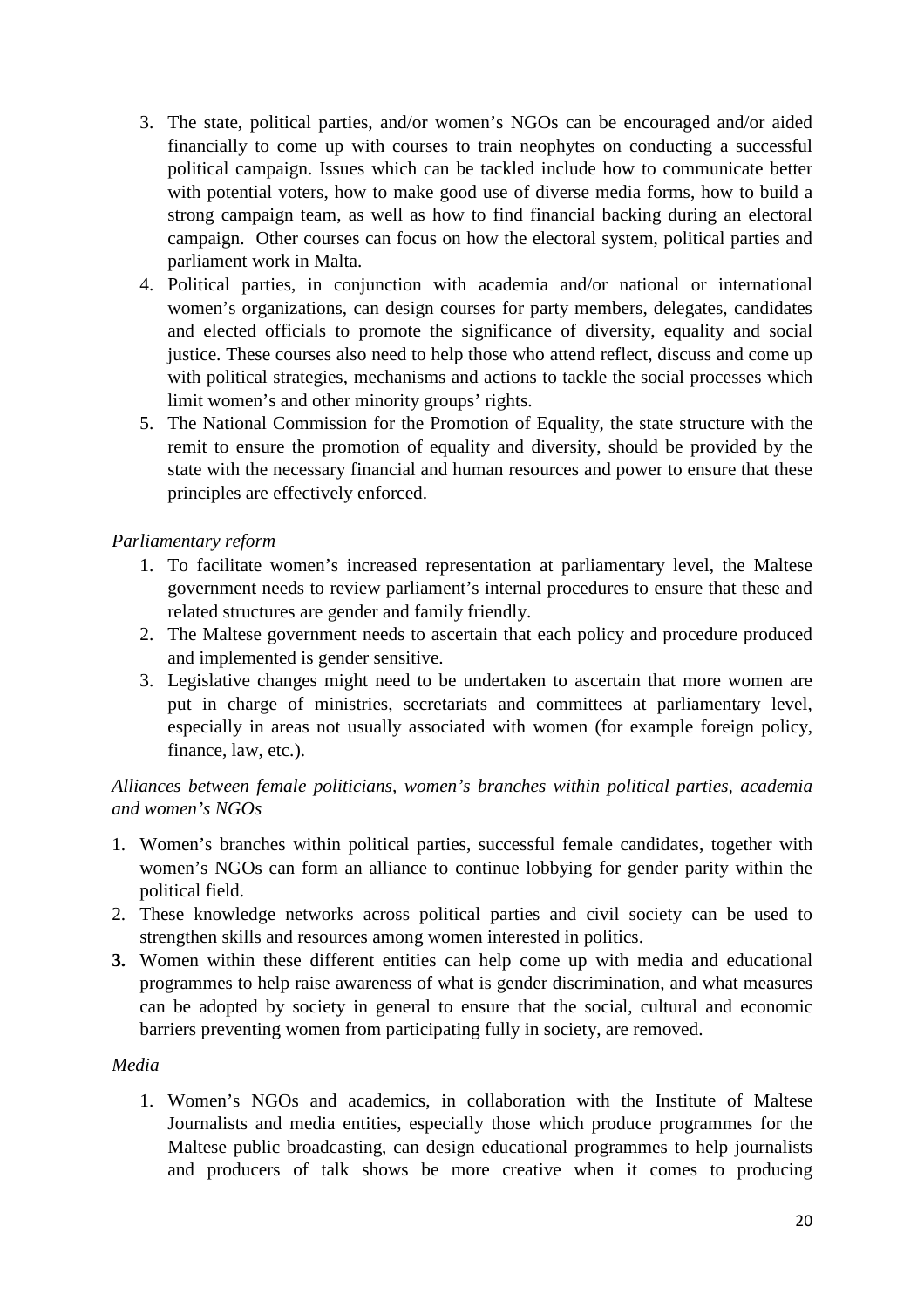programmes, and the way they promote women's issues, gender equality, and diversity.

- 2. State-funded spots or programmes are needed to help teach the general public what is gender-based discrimination, and identify proactive ways of addressing them.
- 3. State-funded spots or programmes underlining the importance of shared responsibilities of parenting are important for a number of reasons. Shared parenting has a positive effect on relationships, children's upbringing and can help improve men's health, while giving women more opportunity to participate in the public sphere or any sphere of life.
- 4. Women's NGOs, academics and political parties need to envisage proactive measures to eradicate the invisibility of women candidates' proposals and candidacies in the media.
- 5. The Maltese media is in dire need of training in the use of inclusive or gendersensitive language.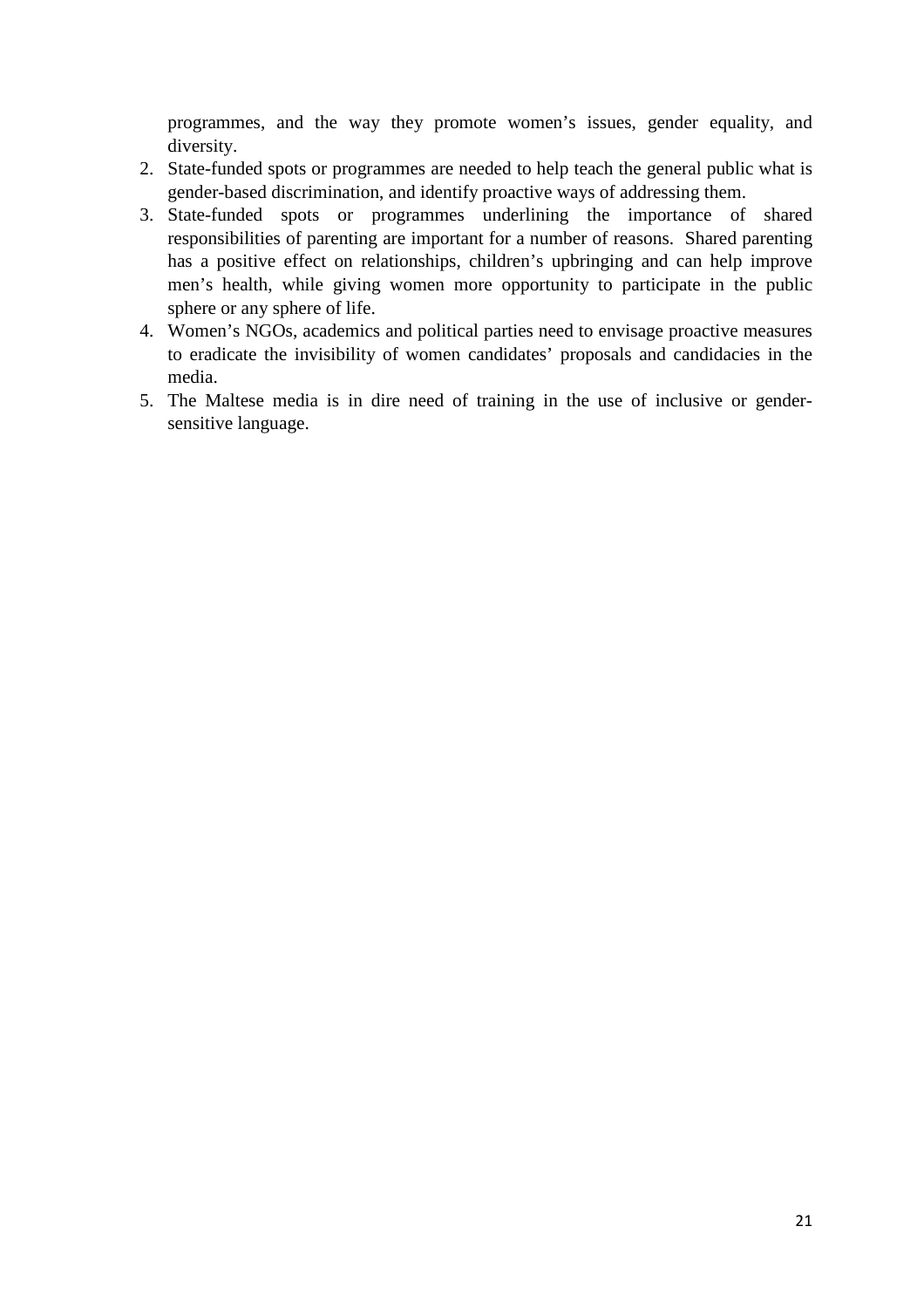## **References**

Allen, S. & Daly, K. (2007). *The effects of fathers' involvement: An updated research summary of the evidence*. Guelph, Canada: Centre for Families, Work and Well-being, University of Guelph.

Alvarez-Rivera, M. (2014). Election Resources on the Internet: Parliamentary elections in Malta – House of Representatives results lookup. Retrieved from http://electionresources.org/mt/house.php?election=2013

Balzan, J. (2014a, May 25). Voter lethargy hits Malta too. *Malta Today*. Retrieved from http://www.maltatoday.com.mt/news/europe\_2014/39371/voter\_lethargy\_hits\_malta\_too#.V CKLu\_mSyAU

Balzan, J. (2014b, April 5). PN launches equal opportunities movement. *Malta Today*. Retrieved from the state of the state of the state of the state of the state of the state of the state of the state of the state of the state of the state of the state of the state of the state of the state of the state of http://www.maltatoday.com.mt/news/national/37680/pn\_launches\_equal\_opportunities\_move ment\_#.VC-rJvmSyAU

Bonello, C. (2013, July-September). Meeting Malta's new MEPs. *Malta Business Bureau*. Retrieved from the state of the state of the state of the state of the state of the state of the state of the state of the state of the state of the state of the state of the state of the state of the state of the state of

http://issuu.com/malta\_business\_bureau/docs/business\_agenda\_issue\_15?workerAddress=ec 2-23-22-111-180.compute-1.amazonaws.com

Borg, B. (2011, December 6). Women want quotas. *Timesofmalta.com*. Retrieved from http://www.timesofmalta.com/articles/view/20111206/local/Women-want-quotas.397132

Brigulgio, M. (2009). Politics, the State, and Civil Society – A theoretical framework. In J. Cutajar & G. Cassar (Eds.), *Social Transitions in Maltese Society* (pp. 125-146). Malta: Agenda.

Bystydzienski, J. M. (1992). Influence of Women's Culture on Public Politics in Norway. In J.M. Bystydzienski (Ed.), *Women Transforming Politics. Worldwide Strategies for Empowerment*. Bloomington: Indiana University Press.

Callus, A. (1992). *Ghadma minn Ghadmi. Grajjiet il-Mara u Jeddijietha.* Haz-Zabbar: Stamperija Guttenberg.

Cutajar, J. (2011). Women and the Malta Labour Party. In J. Chircop (Ed*.), Revisiting Labour History* (pp. 393-441). Malta: Horizon.

Dalli, H. (2011, December 12). Women don't want quotas. *Timesofmalta.com*. retrieved from http://www.timesofmalta.com/articles/view/20111212/opinion/Women-don-t-wantquotas.397942

Dalli, M. (2014, May 15). Prime Minister says first step to ensure female equality is independence. *Malta Today*. Retrieved from http://www.maltatoday.com.mt/news/europe\_2014/39049/prime\_minister\_says\_first\_step\_to \_ensure\_female\_equality\_is\_independence#.VBKVAfmSyAU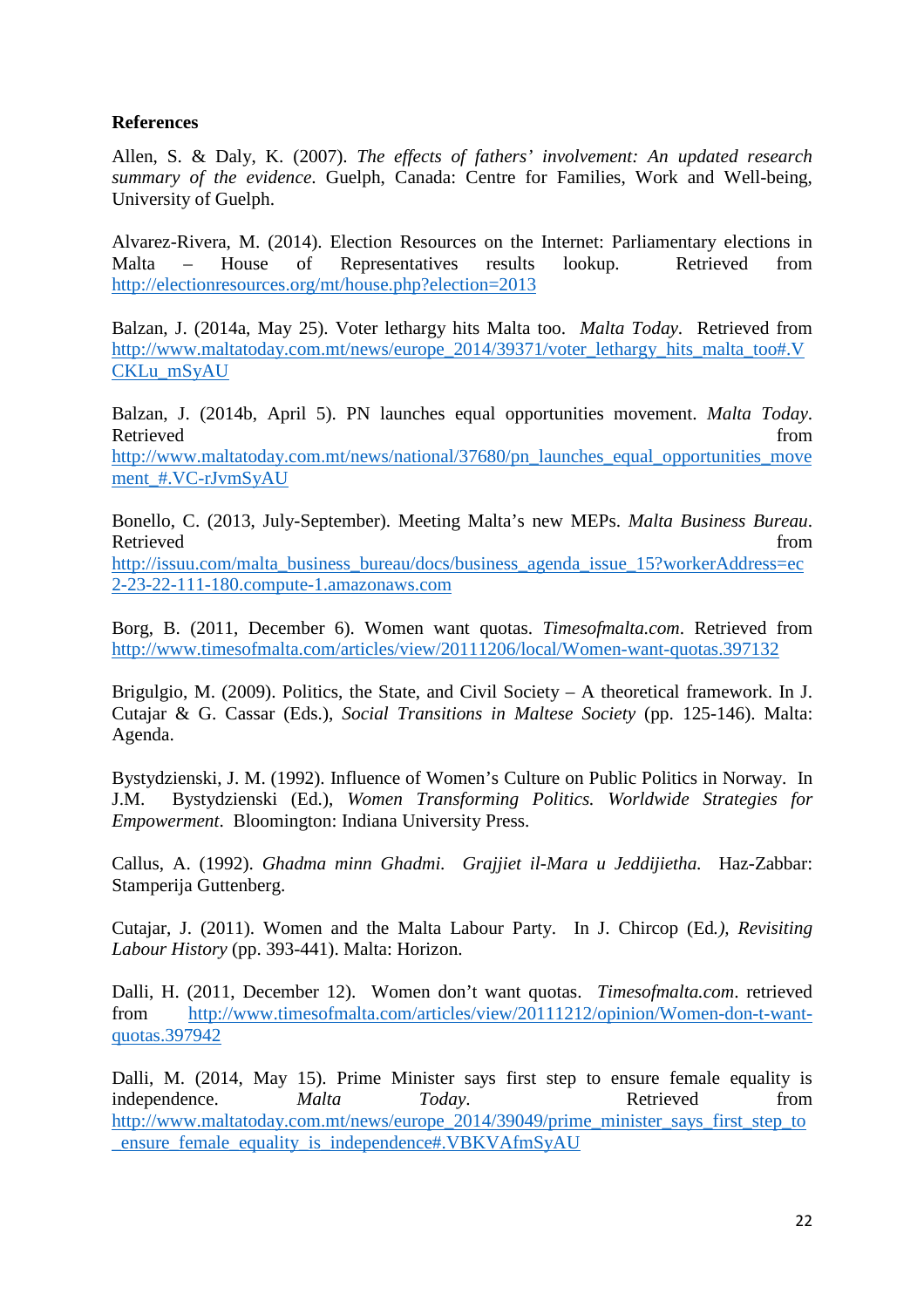Di-Ve.com news. (2013, March 1). Women's role in politics ever changing. *Di-Ve – Malta News Portal*. Retrieved from http://www.di-ve.com/news/womens-role-politics-everchanging

ElectionsMalta.com. (2013, January 31). AD presents its proposals for gender equality. *ElectionsMalta.com*. Retrieved from http://electionsmalta.com/ad-presents-its-proposals-forgender-equality/

European Commission for Democracy through Law (Venice Commission). (2009). Draft report on the impact of electoral systems on women's representation in politics, Study No. 482/2008). Retrieved from http://www.venice.coe.int/webforms/documents/default.aspx?pdffile=CDL-AD(2009)029-e

European Commission, Justice (2013). Local/municipal councils. Retrieved from http://ec.europa.eu/justice/gender-equality/gender-decisionmaking/database/politics/municipal-councils/index\_en.htm

European Commission, Justice (2014a). National Parliaments. Retrieved from http://ec.europa.eu/justice/gender-equality/gender-decisionmaking/database/politics/national-parliaments/index\_en.htm

European Commission, Justice (2014b). European parliament. Retrieved from http://ec.europa.eu/justice/gender-equality/gender-decision-making/database/politics/euparliament/index\_en.htm

European Commission, Justice (2014c). Women and men in decision-making highlights. Retrieved from http://ec.europa.eu/justice/gender-equality/gender-decisionmaking/database/politics/eu-parliament/index\_en.htm

European Commission, Justice (2014d). National governments. Retrieved from http://ec.europa.eu/justice/gender-equality/gender-decisionmaking/database/politics/national-governments/index\_en.htm

Frendo, H. (1988). Maltese Colonial Identity: Latin Mediterranean or British Empire? In V. Mallia-Milanes (Ed.), *The British Colonial Experience 1800-1964: The Impact on Maltese Society (*pp. 185-214). Malta: Mireva.

Galea, C. (2013, February 26). Another opportunity for Maltese women. *The Malta Independent*. Retrieved from http://www.independent.com.mt/articles/2013-02-26/opinions/another-opportunity-for-maltese-women-953450504/

Galea, C. (2014, February 22). Women's silent revolution. *Timesofmalta.com*. Retrieved from http://www.timesofmalta.com/articles/view/20140222/opinion/Women-s-silentrevolution.507784

Government of Malta (2007). Equality for men and women act. Retrieved from http://www.ilo.org/wcmsp5/groups/public/---ed\_protect/---protrav/-- ilo\_aids/documents/legaldocument/wcms\_127939.pdf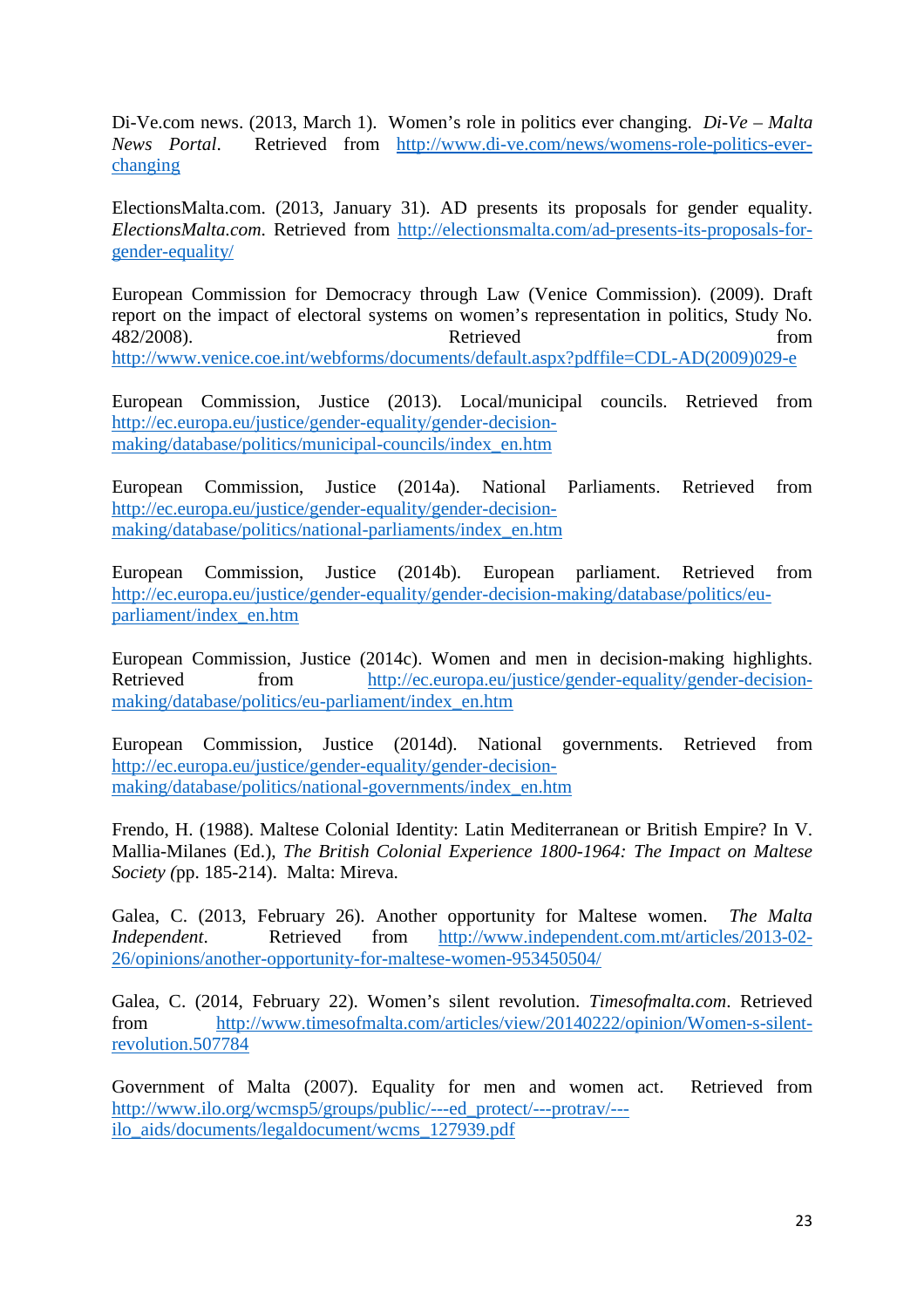Government of Malta (2012). Employment and industrial relations act. Retrieved from http://www.justiceservices.gov.mt/DownloadDocument.aspx?app=lom&itemid=8918&l=1

Higgins, M. (2013, March, 11). Once again few women elected to parliament. *Malta Independent*. The **Independent** *Independent Independent Independent Independent* http://www.independent.com.mt/uploads/media/NewspaperArticle-MainImage/ArticlesExtraLarge/1135280129-women-women-58v.jpg

Institute of Directors. (2013, August 2). 'Women in boardrooms are a barometer of progress'– IoD. *Timesofmalta.com*. Retrieved from http://www.timesofmalta.com/articles/view/20130829/business-news/-Women-inboardrooms-are-a-barometer-of-progress-IoD.483999

International Institute for Democracy and Electoral Assistance (International IDEA). (2008). *From words to action: Best practices for women's participation in Latin American political parties*. Stockholm, Sweden: Author.

Inter-Parliamentary Union. (2014). Women in national parliaments. World classification. Retrieved from http://www.ipu.org/wmn-e/classif.htm

McKew. M. (2009). Political Power: Does Gender Matter Anymore?, *Vital Speeches International*, October 2009, pp. 386-388.

Krook, M. L. (2007). Gender Quota Law in Global Perspective. Draft. Prepared for the *Conference Women in the Americas: Paths to Political Power. Retrieved from* http://www.thedialogue.org/PublicationFiles/krook.pdf

Laiviera, R. (2004). Women in the political sphere. In G. Cassar & J. Cutajar (Eds.), *Sociological aspects of the Maltese Islands*, pp. 220-237. Marsa: Indigobooks. Lane, J. C. (1995). The Election of Women under Proportional Representation: The Case of Malta, *Democratization*, 2(2), pp. 140-157.

MCWO. (2013, January 18). MCWO: We need more women in Maltese politics. *Maltastar.com*. Retrieved from http://maltastar.com/dart/20130118-mcwo-we-need-morewomen-in-maltese-politics

Micallef, K. (2014, April 6). PN initiative to fight discrimination. *Timesofmalta.com*. retrieved from http://www.timesofmalta.com/articles/view/20140406/local/PN-initiative-tofight-discrimination.513701

Miguel, L. F. (2008). Political Represenation and Gender in Brazil: Quotas for Women and their Impact, *Bulletin of Latin American Research*, 27(2), pp. 197-214.

National Council of Women of Malta. (2013, February 28). Id-determinazzjoni tal-mara li tidhol fil-politika hija qawwija minkejja l-ostakoli li trid tiffacja. National Council of Women of Malta – Promoting Equality of Opportunities. Retrieved from http://www.ncwmalta.com/councilviews?id=121

Norris, P. & Krook, M.L. (2011). Gender equality in elected office: A six-step action plan. Retrieved from http://www.osce.org/odihr/78432?download=true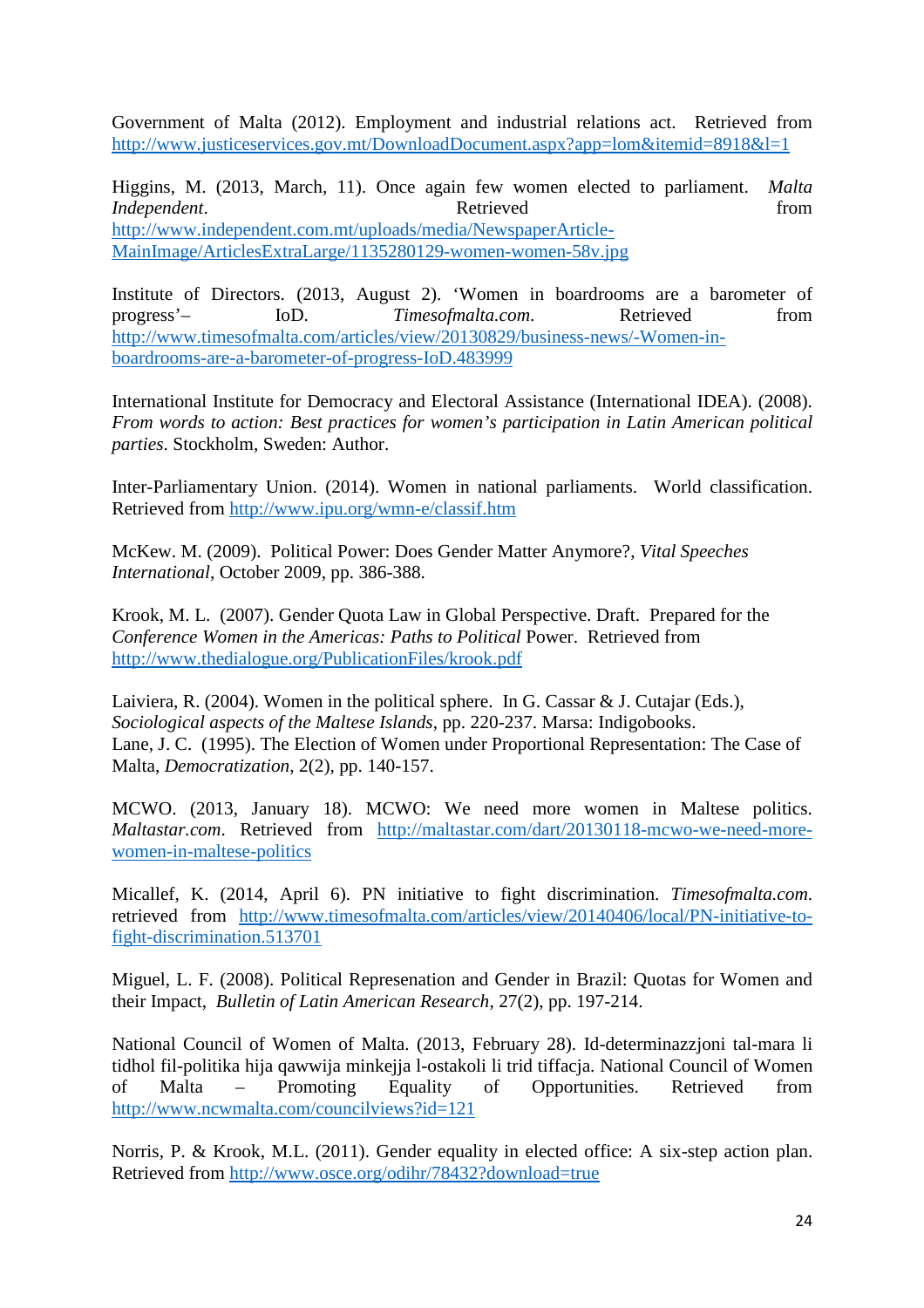OSCE. (2009). Ministerial Council's decision 7/09 on Women's participation in political and public life, Athens. Retrieved from http://www.osce.org/mc/40710?download=true

OSCE Ministerial Council. (2004). Decision No. 14/04 2004 OSCE action plan for the promotion of gender equality. MC. DEC/14/04, Sofia. Retrieved from http://www.osce.org/mc/23295

OSCE Office for Democratic Institutions and Human Rights (ODIHR). (2014). *Handbook on promoting women's participation in political parties*. Warsaw: Author.

NSO. (2014). Labour force survey. News release 2014/178. Retrieved from http://www.nso.gov.mt/statdoc/document\_view.aspx?id=3868&backurl=/themes/theme\_page .aspx

Perkins, A. (2007, May 27). What about the women?, *New Statesman*, pp. 34-36.

Piscopo, J. (2014, April 2). MPE candidates complain about lack of political will to achieve gender parity. *Malta Today*. Retrieved from http://www.maltatoday.com.mt/news/europe\_2014/37598/mep\_candidates\_complain\_about\_l ack\_of\_political\_will\_to\_achieve\_gender\_parity#.VEYTt\_mUeAU

Sanbonmatsu, K.(2010). Life's a Party. Do Political Parties Help or Hinder Women?, *Harvard International Review*, Spring 2010, pp. 36-38.

Sansone, K. (2014, May 29). Women to the fore in European elections. *Timesofmalta.com*. Retrieved from http://www.timesofmalta.com/articles/view/20140529/local/Women-to-thefore-in-European-elections.521006

Schiavone, H. (2013, March 8). More women needed in parliament. *Timesofmalta.com*. Retrieved from http://www.timesofmalta.com/articles/view/20110308/opinion/more-womenneeded-in-parliament.353664

Spiteri, L. (2012). Promoting women in decision making in the economy through quotas: a Maltese perspective. European Commission, Justice (Ed.), *Exchange of good practices on gender equality. Women in economic decision making*, Norway, 10-11 May 2012, Comments paper – Malta. Retrieved from http://ec.europa.eu/justice/genderequality/files/exchange\_of\_good\_practice\_no/mt\_comments\_paper\_no\_2012\_en.pdf

Terry, C. (2014). Malta – EU Parliamentary elections. *DemSoc Europe*. Retrieved from http://europe.demsoc.org/2014/05/06/malta-eu-parliamentary-elections/

Threlfall, M. (2007). Explaining Gender Parity Representation in Spain: The Internal Dynamics of Parties. *West European Politics*, 30(5), pp. 1068-1095.

United Nations Development Programme & National Democratic Institute for International Affairs. (2012). *Empowering women for stronger political parties. A guidebook to promote women's political participation*. Retrieved from http://www.undp.org/content/dam/undp/library/gender/gender%20and%20governance/Empo weringWomenFor%20StrongerPoliticalParties.pdf